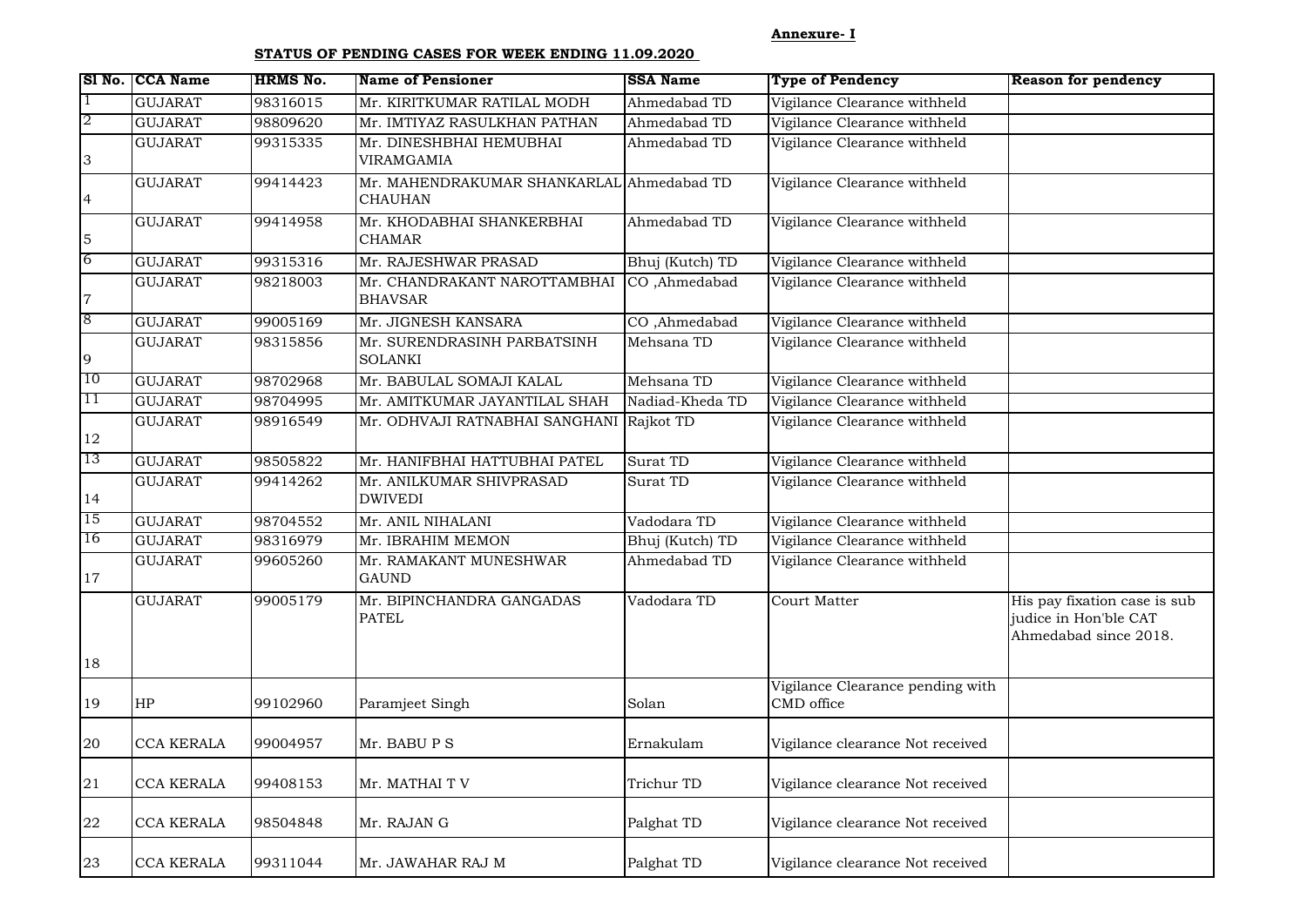| 24 | <b>CCA KERALA</b> | 98312139 | Mrs. VALSALAKUMARI C R                     | Palghat TD    | Vigilance clearance Not received |  |
|----|-------------------|----------|--------------------------------------------|---------------|----------------------------------|--|
| 25 | <b>CCA KERALA</b> | 98504214 | Mr. THOMAS MATHEW                          | Tiruvalla TD  | Vigilance clearance Not received |  |
| 26 |                   | 98705627 | <b>GANESH SURYABHAN INGLE</b>              | <b>NASIK</b>  |                                  |  |
| 27 |                   | 98800905 | SANJAY TARACHAND NAGPURE                   | CO, Mumbai    |                                  |  |
| 28 |                   | 99501280 | MAHENDRA MAHADEO LIMJE                     | CO, Mumbai    |                                  |  |
| 29 |                   | 98310345 | KISHOR SITARAM KUMBHARE                    | Bhandara      |                                  |  |
| 30 |                   | 98400164 | SURESH NATTHUJI HEDAOO                     | Bhandara      |                                  |  |
| 31 |                   | 98502904 | <b>SHIVAJI HEDAOO</b>                      | Bhandara      |                                  |  |
| 32 |                   | 98607340 | KISHOR BHAURAO GORKHE                      | Bhandara      |                                  |  |
| 33 |                   | 98806089 | VILAS LAXMANRAO BARAPATRE                  | Bhandara      |                                  |  |
| 34 |                   | 99003346 | <b>SURESH GOKHALE</b>                      | Bhandara      |                                  |  |
| 35 |                   | 98201913 | KISHOR GOPALRAO HEDAOO                     | NAGPUR        |                                  |  |
| 36 |                   | 98210602 | PATHRABE KUSUM NAMDEO                      | NAGPUR        |                                  |  |
| 37 |                   | 98218295 | KHAPRE MAHADEO RAMKRISHNA                  | <b>NAGPUR</b> |                                  |  |
| 38 |                   | 98218593 | NIMJE VIJAY NARAYAN                        | <b>NAGPUR</b> |                                  |  |
| 39 |                   | 98311022 | KHAPEKAR VIJAY DEWAJI                      | NAGPUR        |                                  |  |
| 40 |                   | 98312090 | <b>BHANARKAR FAKIR LAXMAN</b>              | NAGPUR        |                                  |  |
| 41 |                   | 98406109 | LATA RAMKRISHNA UMREDKAR                   | NAGPUR        |                                  |  |
| 42 |                   | 98408713 | ARELKAR CHARNESHWAR TUKARAM NAGPUR         |               |                                  |  |
| 43 |                   | 98502457 | PATHRABE SUNIL KESHAORAO                   | <b>NAGPUR</b> |                                  |  |
| 44 |                   | 98503291 | <b>SURENDRA POUNIKAR</b>                   | <b>NAGPUR</b> |                                  |  |
| 45 |                   | 98504030 | NANDANWAR PURUSHOTTAM<br><b>SHATRUGHNA</b> | <b>NAGPUR</b> |                                  |  |
| 46 |                   | 98505231 | PRAKASH KHADE                              | NAGPUR        |                                  |  |
| 47 |                   | 98505501 | GOKHE KEVALDAS BHIKAJI                     | <b>NAGPUR</b> |                                  |  |
| 48 |                   | 98505725 | SAWARKAR ANANDRAO CHINDHUJI                | NAGPUR        |                                  |  |
| 49 |                   | 98505865 | SURESH CHUDAMAN KOHAD                      | <b>NAGPUR</b> |                                  |  |
| 50 |                   | 98506233 | KARGAONKAR BHOJRAJ<br><b>GANPATRAO</b>     | <b>NAGPUR</b> |                                  |  |
| 51 |                   | 98606376 | DHAMADE SANDHYA NILKANTH                   | NAGPUR        |                                  |  |
| 52 |                   | 98607181 | RAMKRUSHNA NANDANWAR                       | <b>NAGPUR</b> |                                  |  |
| 53 |                   | 98703394 | PARATE SHYAMKUMAR NAMDEORAO NAGPUR         |               |                                  |  |
| 54 |                   | 98703907 | MOHAPEKAR RAJU NARHARI                     | <b>NAGPUR</b> |                                  |  |
| 55 |                   | 98704636 | RAJESH PADMAKARRAO CHOPDE                  | <b>NAGPUR</b> |                                  |  |
|    |                   |          | GHORADKAR MANGALA                          |               |                                  |  |
| 56 |                   | 99003554 | MADHUSUDAN                                 | <b>NAGPUR</b> |                                  |  |
| 57 |                   | 99200129 | MAHADEO KAWADU BINEKAR                     | <b>NAGPUR</b> |                                  |  |
|    |                   |          | CHANDRAKANT SADASHIORAO                    |               |                                  |  |
| 58 |                   | 99204631 | <b>BAKADE</b>                              | <b>NAGPUR</b> |                                  |  |
| 59 |                   | 99308522 | BHANARKAR ISHWAR PUNARAMJI                 | NAGPUR        |                                  |  |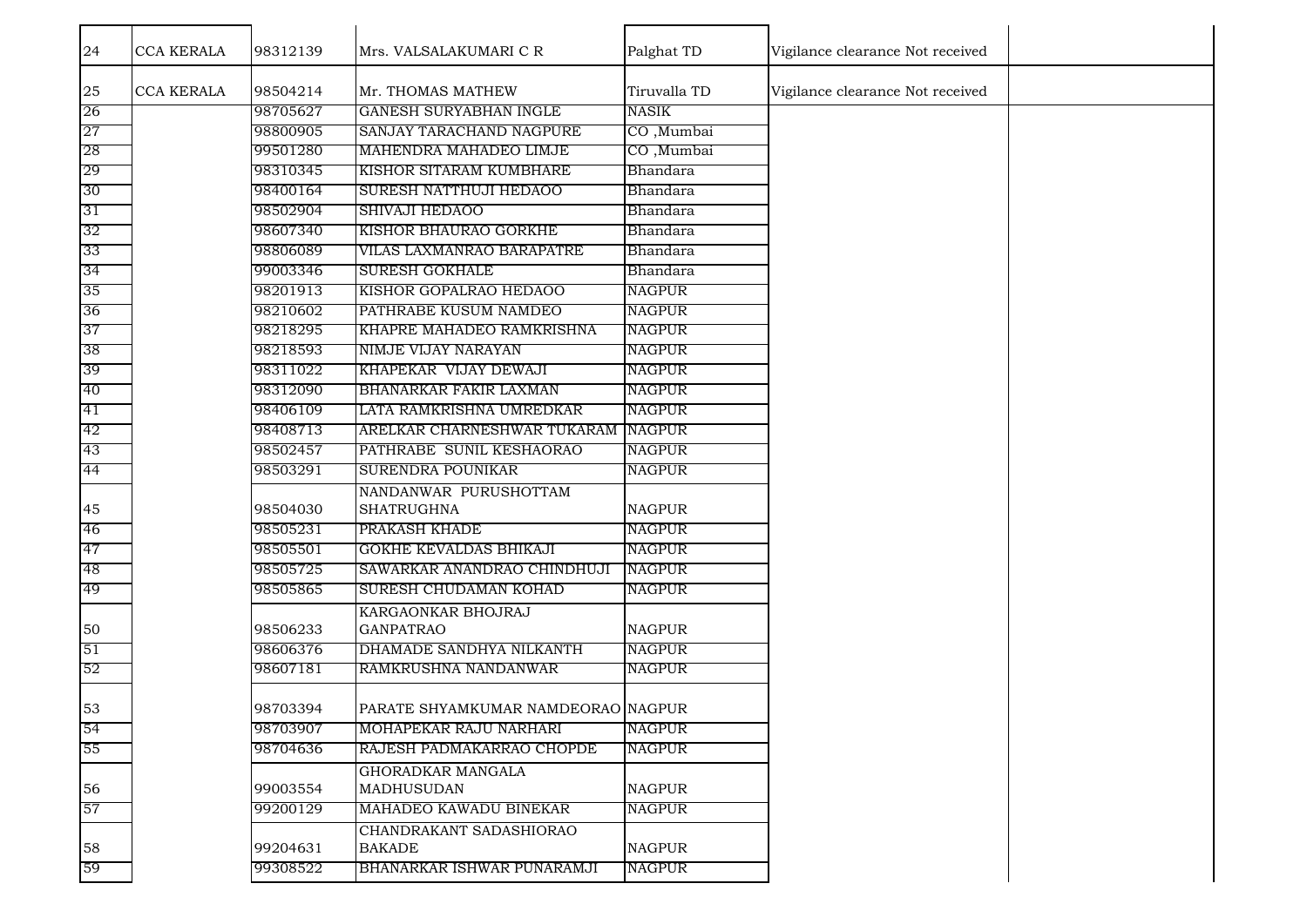|    |          | DHAPODKAR PRABHAKAR                      |               |
|----|----------|------------------------------------------|---------------|
| 60 | 99308977 | <b>RAMCHANDRA</b>                        | <b>NAGPUR</b> |
| 61 | 99309061 | PARATE SANJAY LAXMAN                     | <b>NAGPUR</b> |
| 62 | 99309617 | SATPUTE DEORAO MAHADEO                   | <b>NAGPUR</b> |
| 63 | 99309642 | PARATE BALAJI LAXMAN                     | <b>NAGPUR</b> |
| 64 | 99315510 | RAJKUMAR BARAPATRE                       | <b>NAGPUR</b> |
| 65 | 99409159 | BARAPATRE DHANRAJ BUDHAJI                | NAGPUR        |
| 66 | 99409379 | <b>BOKADE NAMDEO RAMAJI</b>              | NAGPUR        |
| 67 | 99409629 | MOHADIKAR DHANRAJ DINUCHAND              | <b>NAGPUR</b> |
| 68 | 99412785 | PATHRABE ASHOKKUMAR<br><b>YESHWANRAO</b> | <b>NAGPUR</b> |
| 69 | 99507041 | KUMBHARE JAGESHWAR MANIKRAO NAGPUR       |               |
| 70 | 99507369 | KOHAD NARENDRA PILAJI                    | <b>NAGPUR</b> |
| 71 | 99507513 | WAKODIKAR KESHAO KRISHNA                 | NAGPUR        |
| 72 | 99507640 | RAMBHAD GULAB GAJANAN                    | <b>NAGPUR</b> |
| 73 | 99603702 | DHONGADE ANIL TUKARAM                    | <b>NAGPUR</b> |
| 74 | 98915160 | <b>MADHUKAR GAURKAR</b>                  | <b>NANDED</b> |
| 75 | 99002972 | <b>BAWANE RAMESH NARAYAN</b>             | <b>SATARA</b> |
| 76 | 99003085 | <b>BAWANE SHILA PRABHAKAR</b>            | <b>SATARA</b> |
| 77 | 99003130 | <b>BAWANE REKHA SUDHAKAR</b>             | SATARA        |
| 78 | 99003137 | VEER NIRMALA CHANDRASHEKHAR              | <b>SATARA</b> |
| 79 | 98403821 | MADHUKAR RAMBHAU NANDANWAR               | Wardha        |
| 80 | 98804900 | DIGAMBAR BHAURAO DEKATE                  | Wardha        |
| 81 | 99307815 | <b>BABYTAI BIJEKAR</b>                   | Wardha        |
| 82 | 98916900 | <b>OMKAR SORTE</b>                       | Yeotmal       |
| 83 | 98315064 | MANGESH MOTIRAM BHOINKAR                 | CO, Mumbai    |
| 84 | 98505476 | GAJANAN GOYA KOLI                        | CO, Mumbai    |
| 85 | 98916051 | SANDHYA SANDEEP BHOIR                    | CO, Mumbai    |
| 86 | 99202317 | ARCHANA DEVDAS KOLI                      | CO, Mumbai    |
| 87 | 99203410 | AMARSING GHODAKI AHAKE                   | Amravati      |
| 88 | 99304716 | GANESH GOVARDHAN DHAWALI                 | Amravati      |
| 89 | 98904076 | SHA KARIM SHA MEHBOOB                    | Aurangabad    |
| 90 | 98904286 | RASHID SHA KABIR SHA                     | Aurangabad    |
| 91 | 98907926 | BARWAL SHANTILAL BHAGCHAND               | Aurangabad    |
| 92 | 99304811 | JOSHI DWARAKABAI RAMNATH                 | Aurangabad    |
| 93 | 99307225 | SAYYED RASHID SAYYED OR                  | Aurangabad    |
| 94 | 99602437 | SAYYAD RAUF SAYYAD OR                    | Aurangabad    |
| 95 | 99405960 | GOCHADE ASHOK GOVINDRAO                  | Bhir (Bheed)  |
|    |          | THAKUR SURESHSINGH                       |               |
| 96 | 98604805 | RAMPALSINGH                              | Buldana       |
| 97 | 98604996 | <b>INGLE GANAESH PUNJAJI</b>             | Buldana       |
| 98 | 99210054 | SURYAWANSHI SUNIL BALIRAM                | Buldana       |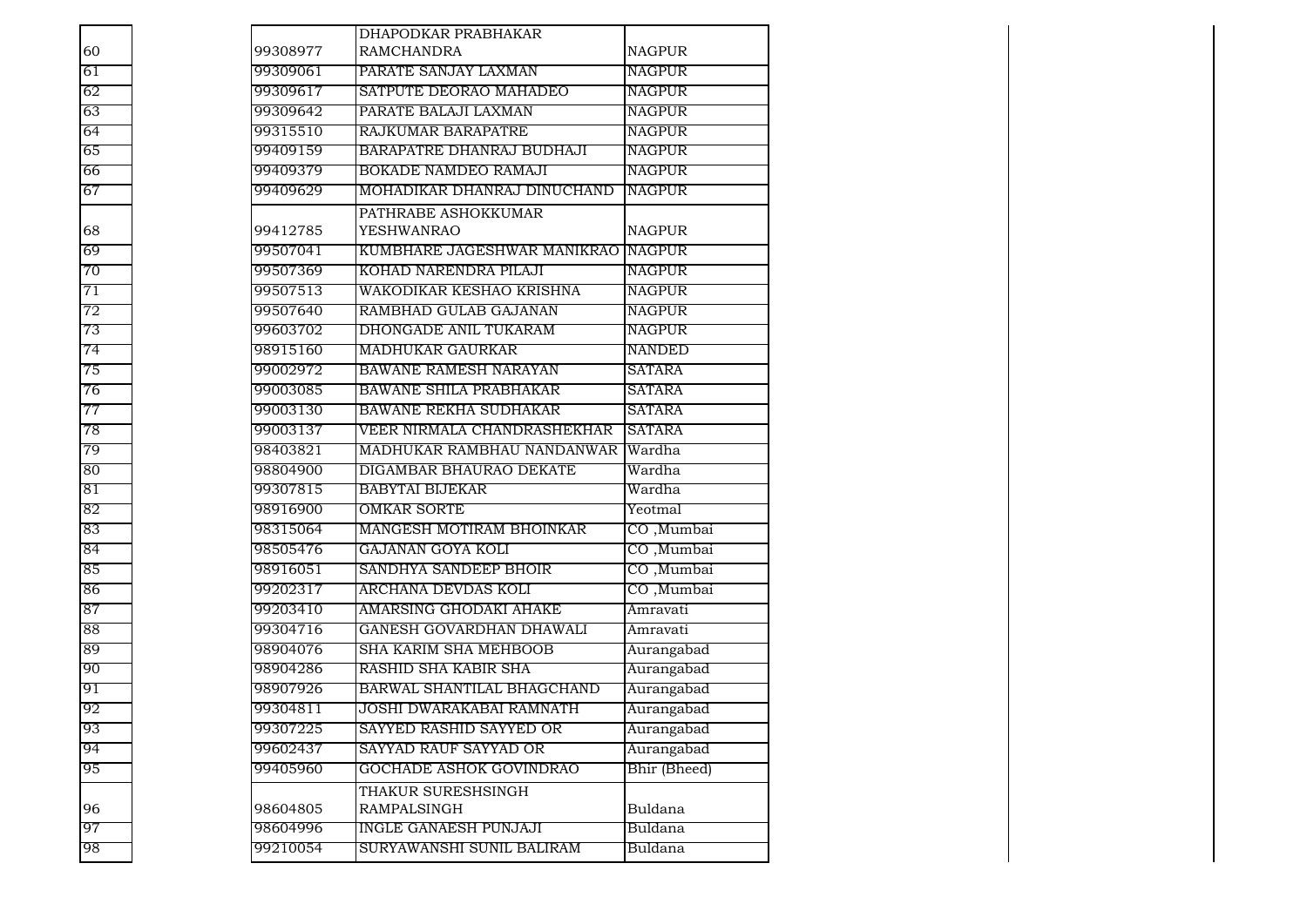| 99  | 98311107 | DINKAR GAJANANRAO<br><b>WADGAONKAR</b>   | Chandrapur      |
|-----|----------|------------------------------------------|-----------------|
| 100 | 98504348 | CHANDRASHEKHAR PANDURANG<br><b>DALAL</b> | Chandrapur      |
| 101 | 98605322 | RAVINDRA SHANKAR CHANDEKAR               | Chandrapur      |
| 102 | 99003594 | KARUNA PURUSHOTTAM BORIKAR               | Chandrapur      |
| 103 | 99306243 | HIRALAL SADASHIO SONKUSARE               | Chandrapur      |
| 104 | 99406275 | SUBHASH SONBAJI UIKEY                    | Chandrapur      |
| 105 | 99406675 | SHANKAR SHIORAM RANDHAYE                 | Chandrapur      |
| 106 | 99702564 | <b>BAPUJI VITTHAL DODKE</b>              | Chandrapur      |
| 107 | 5127     | VI SAYAJI RUBJI                          | Dhulia-Dhule TD |
| 108 | 98701166 | DHOTRE ASHOK RAMCHANDRA                  | Dhulia-Dhule TD |
| 109 | 98805020 | KOLI OMPRAKASH SADASHIV                  | Dhulia-Dhule TD |
| 110 | 99210150 | SUDHAKAR MAROTI WALVE                    | GadchIroli      |
| 111 | 99312070 | <b>ISHWAR LAXMAN NETI</b>                | GadchIroli      |
| 112 | 98304579 | KOLI BHIWA KADU                          | Jalgaon         |
| 113 | 98306211 | KOLI VASANT VINAYAK                      | Jalgaon         |
| 114 | 98405690 | SALUNKHE SUDHAKAR SHANKAR                | Jalgaon         |
| 115 | 98502139 | PAWAR SHASHIKANT VASANTRAO               | Jalgaon         |
| 116 | 98803437 | SK HAFIZODDIN SAYYADHASAN                | Jalgaon         |
| 117 | 98903532 | SAPKALE LILADHAR BUDHA                   | Jalgaon         |
| 118 | 98903569 | KACHARE DHONDU TOPLU                     | Jalgaon         |
| 119 | 99407945 | VAIDKAR NARAYAN HARI                     | Jalgaon         |
| 120 | 99503134 | KOLI JIJABRAO SAKHARAM                   | Jalgaon         |
| 121 | 99600839 | SMT KOLI SARALA YASHAWANT                | Jalgaon         |
| 122 | 99602364 | KHAN FARIDA MIR KHAN                     | Jalgaon         |
| 123 | 98306650 | <b>BORSE ASHA DEVMAN</b>                 | JALNA           |
| 124 | 99102495 | KADUBA DANDGE                            | JALNA           |
| 125 | 98005803 | KANCHAN SHAHAJI BHAT                     | <b>KALYAN</b>   |
| 126 | 98215436 | PREMLATA TANAJI GONDKE                   | <b>KALYAN</b>   |
| 127 | 98808604 | <b>RAMESH BHAU BORKAR</b>                | <b>KALYAN</b>   |
| 128 | 98808703 | CHINTAMAN GANU SUTAR                     | <b>KALYAN</b>   |
| 129 | 98913633 | NARAYAN GANGARAM THERE                   | <b>KALYAN</b>   |
| 130 | 98914596 | NARAYAN SUKDEO TALAPE                    | <b>KALYAN</b>   |
| 131 | 98914621 | MANOHAR MADHAV JADHAV                    | <b>KALYAN</b>   |
| 132 | 98915039 | SABLE NIVRUITI KACHARU                   | KALYAN          |
| 133 | 99005422 | WAYAL SHIVAJI SHRAVAN                    | <b>KALYAN</b>   |
| 134 | 99209879 | <b>SURESH VALU KUNDE</b>                 | <b>KALYAN</b>   |
| 135 | 99406614 | SUMITRA PANDU GHATKE                     | KALYAN          |
| 136 | 99408762 | HARI SITARAM KHETADE                     | <b>KALYAN</b>   |
| 137 | 99410268 | DHONDIRAM TUKARAM GODSE                  | KALYAN          |
| 138 | 99412040 | VASANT RAMCHANDRA TALPADE                | KALYAN          |
| 139 | 99412192 | <b>BALU PANDURANG SABLE</b>              | KALYAN          |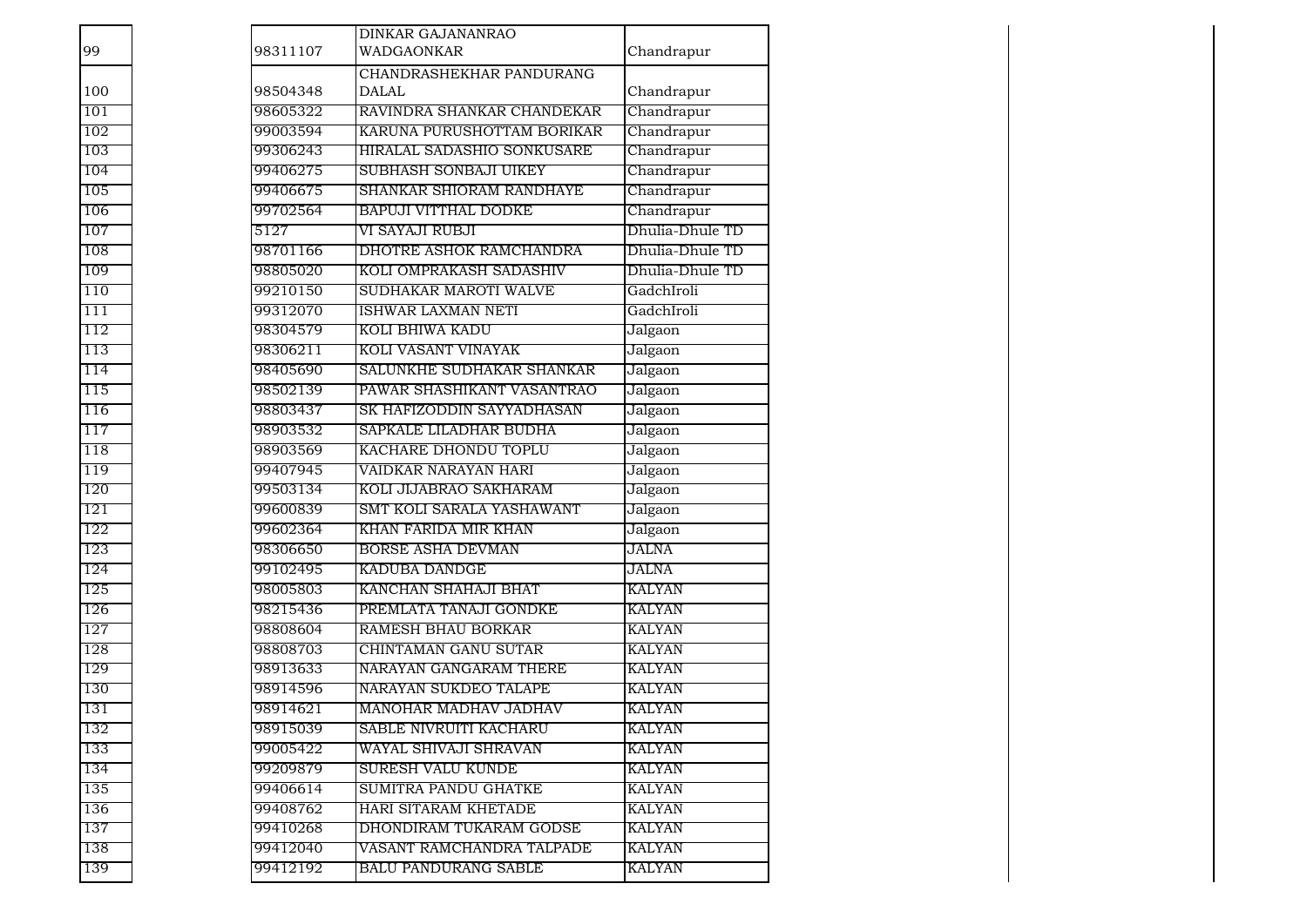| 140 |                | 99412478 | <b>BALU GENU VARADE</b>            | KALYAN            |                       |                          |
|-----|----------------|----------|------------------------------------|-------------------|-----------------------|--------------------------|
| 141 |                | 99505734 | <b>SAKHARAM KALU GHODE</b>         | <b>KALYAN</b>     |                       |                          |
| 142 |                | 99508063 | JANU KAMLU BHALLA                  | KALYAN            |                       |                          |
| 143 |                | 99604168 | RAMA NAVSHEYA MERYA                | <b>KALYAN</b>     |                       |                          |
| 144 |                | 99604826 | NANA DHARMA GIRNDHALE              | KALYAN            |                       |                          |
|     |                |          | SMT KAUSALYA VISHWANATH            |                   |                       |                          |
| 145 |                | 99605004 | <b>KUNDE</b>                       | <b>KALYAN</b>     |                       |                          |
| 146 |                | 99704368 | DEORAM BHAGA PATEKAR               | KALYAN            |                       |                          |
| 147 |                | 99704420 | UKHARDYA LAKHAMA DHANAP            | <b>KALYAN</b>     |                       |                          |
| 148 |                | 99803211 | USHA WAMAN NAGBHIDKAR              | KALYAN            |                       |                          |
| 149 |                | 98101676 | Shivaji Vishwanath Bhadule         | KOLHAPUR          |                       |                          |
| 150 |                | 98200043 | <b>BHADULE BABASO VISHWANATH</b>   | KOLHAPUR          |                       |                          |
| 151 |                | 98201907 | <b>KOLI BALASAHEB BANDU</b>        | <b>KOLHAPUR</b>   |                       |                          |
| 152 |                | 98201923 | KOLI CHANDRAKANT DEVAPPA           | KOLHAPUR          |                       |                          |
| 153 |                | 98202025 | KOLI VITHAL PANDURANG              | KOLHAPUR          |                       |                          |
| 154 |                | 98202183 | Shubhash Kallappa Koli             | <b>KOLHAPUR</b>   |                       |                          |
| 155 |                | 98301960 | KOLI GUNDAPPA NAYAKU               | <b>KOLHAPUR</b>   |                       |                          |
| 156 |                | 98302062 | PATIL RAMCHANDRA UMANA             | <b>KOLHAPUR</b>   |                       |                          |
| 157 |                | 98400964 | KOLI ANJANA BAJIRAO                | KOLHAPUR          |                       |                          |
| 158 |                | 98401116 | SARNAIK BHUSHAN HARI               | KOLHAPUR          |                       |                          |
| 159 | Maharshtra and | 98601320 | SANKPAL SURASHRI JIVAN             | <b>KOLHAPUR</b>   | <b>CASTE VALIDITY</b> | <b>CASTE CLEARANCE</b>   |
| 160 | Goa            | 98800010 | KORE RAJARAM VASANT                | KOLHAPUR          |                       | <b>AWAITED FROM BSNL</b> |
| 161 |                | 98901496 | KOLI BALAPPA DUNDAPPA              | KOLHAPUR          |                       |                          |
| 162 |                | 98901699 | GOND SAGAR SATYAPPA                | KOLHAPUR          |                       |                          |
| 163 |                | 99000627 | NAIK VISHWANATH KALLAPPA           | <b>KOLHAPUR</b>   |                       |                          |
| 164 |                | 99204719 | KOLI JANGONDA DATTU                | KOLHAPUR          |                       |                          |
| 165 |                | 99301699 | PATIL GOVIND DATTU                 | KOLHAPUR          |                       |                          |
| 166 |                | 99603923 | KOLI SHANKAR PARASHARAM            | KOLHAPUR          |                       |                          |
| 167 |                | 98307663 | MOTURE SHIVAJI NARASU              | <b>SINDHUDURG</b> |                       |                          |
| 168 |                | 99102334 | Rajkumar Subramaniam Bhusekar      | SINDHUDURG        |                       |                          |
| 169 |                | 98208685 | Baburao Gunaji Nayane              | LATUR             |                       |                          |
| 170 |                | 98218769 | C S Mahajan                        | LATUR             |                       |                          |
| 171 |                | 98318304 | HALKE SURESH MALIKARJUN            | LATUR             |                       |                          |
|     |                |          |                                    |                   |                       |                          |
| 172 |                | 98909892 | CHINTALWAD NARSING RAGHUNATH LATUR |                   |                       |                          |
| 173 |                | 98910571 | POTRAJE KISHAN TUKARAM             | LATUR             |                       |                          |
|     |                |          | <b>SHRI BHASKAR PANDURANG</b>      |                   |                       |                          |
| 174 |                | 99005665 | <b>JANMALE</b>                     | LATUR             |                       |                          |
| 175 |                | 8620     | USHA JANARDHAN ROHAD               | <b>NAGPUR</b>     |                       |                          |
| 176 |                | 10735    | NEWARE RAMESH GANPATRAO            | <b>NAGPUR</b>     |                       |                          |
| 177 |                | 98605750 | KHOBRAGADE SUREKHA KRISHNA         | NAGPUR            |                       |                          |
| 178 |                | 99103747 | Sandhya Gandhe                     | NAGPUR            |                       |                          |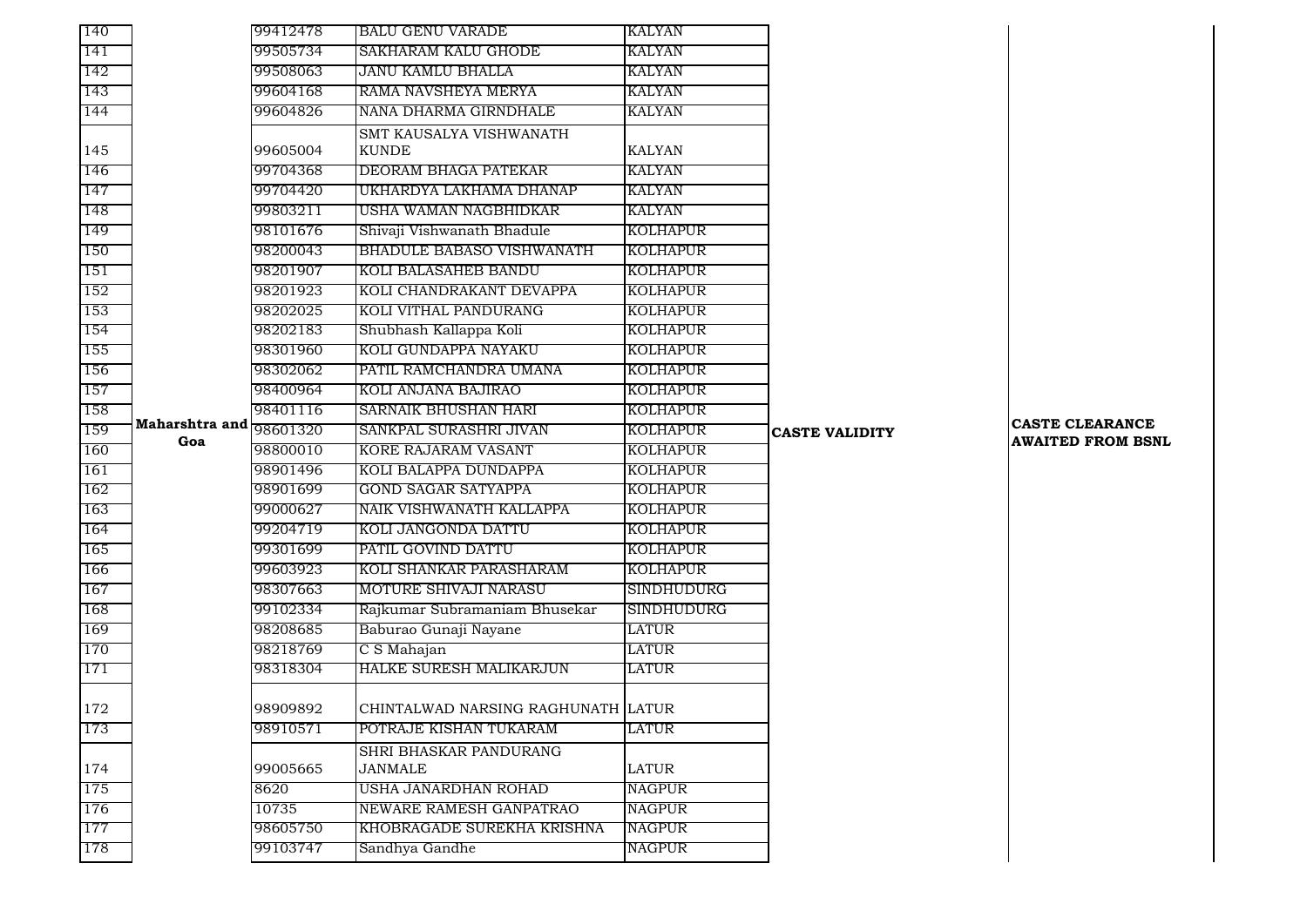| 179 | 99208654 | <b>JAIWAR PRADEEPSINGH</b><br><b>NATHUSINGH</b> | <b>NAGPUR</b> |
|-----|----------|-------------------------------------------------|---------------|
| 180 | 99310107 | <b>CHOUREWAR RAMESH</b><br><b>HARISHCHANDRA</b> | <b>NAGPUR</b> |
| 181 | 99312241 | DHURVE RAMU DASHRATH                            | NAGPUR        |
| 182 | 99507484 | KAWAR RAJKUMAR MOHANLAL                         | <b>NAGPUR</b> |
| 183 | 99703867 | YADAV RAVINDRA BHAGWAN                          | <b>NAGPUR</b> |
| 184 | 99902236 | SAHANI RAJENDRA RAMBHAJJU                       | <b>NAGPUR</b> |
| 185 | 3932     | LAXMIBAI BABURAO NILEWAD                        | NANDED        |
| 186 | 98304662 | SHANKAR DAMNNA KALMURGE                         | <b>NANDED</b> |
| 187 | 98603053 | DASHARATH NARSING HIWARE                        | <b>NANDED</b> |
| 188 | 98905407 | MOTIRAM NAGOBA WADJE                            | <b>NANDED</b> |
| 189 | 98907301 | VASANT DATTATRAY NILAWAD                        | <b>NANDED</b> |
| 190 | 98907786 | Babu Naganna Totod                              | <b>NANDED</b> |
| 191 | 99101856 | SHANKAR DHARMAJI YEDPALWAR                      | NANDED        |
| 192 | 99303791 | Gangadhar Narsimlu Bayanwad                     | NANDED        |
| 193 | 99404423 | NANDKISHOR HANMANTRAO<br><b>PADALWAR</b>        | <b>NANDED</b> |
| 194 | 99404429 | MAROTI RAMA RAYALWAD                            | <b>NANDED</b> |
| 195 | 99503463 | SANTARAM DIGAMBAR VIBHUTE                       | <b>NANDED</b> |
| 196 | 12168    | WAZE BUDHA KHANDU                               | <b>NASIK</b>  |
| 197 | 98215917 | NAGPURE MEENA KRISHNA                           | <b>NASIK</b>  |
| 198 | 98315701 | CHOUDHARI SANDHYA VIJAY                         | <b>NASIK</b>  |
| 199 | 98808831 | SONAWANE PUNDLIK ANANDA                         | <b>NASIK</b>  |
| 200 | 99004986 | SABALE NARAYAN PANDURANG                        | <b>NASIK</b>  |
| 201 | 99205164 | <b>BIRHARE SANJAY BABURAO</b>                   | NASIK         |
| 202 | 99211735 | DHAGE RAGHUNATH VALU                            | NASIK         |
| 203 | 99406915 | JADHAV BALU LUKHAJI                             | NASIK         |
| 204 | 99510342 | <b>BHANGRE GANPAT TUKARAM</b>                   | <b>NASIK</b>  |
| 205 | 98603516 | MANE BIBHISHAN BHIMRAO                          | Osmanabad     |
| 206 | 99000936 | Tanaji Baburao Irle                             | Osmanabad     |
| 207 | 902167   | SHAILAJA KUSHALI GAONKAR                        | Panaji        |
| 208 | 98404814 | SHEKHARGOUDA S. BIRADAAR                        | Panaji        |
| 209 | 99002661 | Latika Devidas Bhomkar                          | Panaji        |
| 210 | 99206218 | DUNDAPA VIRABHADRA PATIL                        | Panaji        |
|     |          |                                                 |               |
| 211 | 99207509 | LAXMAPPA GANGAPPA HUCHANATTI                    | Panaji        |
| 212 | 99308140 | <b>BASAPPA B HUCHANATTI</b>                     | Panaji        |
| 213 | 99503413 | KISHAN GOPALRAO GORLE                           | Parbhani      |
| 214 | 12170    | <b>BHAU ALU DHAPTE</b>                          | Raigarh       |
| 215 | 98911052 | NAMDEO LAXMAN DHAGE                             | Raigarh       |
| 216 | 99003440 | ADESHKUMAR NARAYAN BHOI                         | Raigarh       |
| 217 | 99003491 | DINESH DATTARAM MESTRI                          | Raigarh       |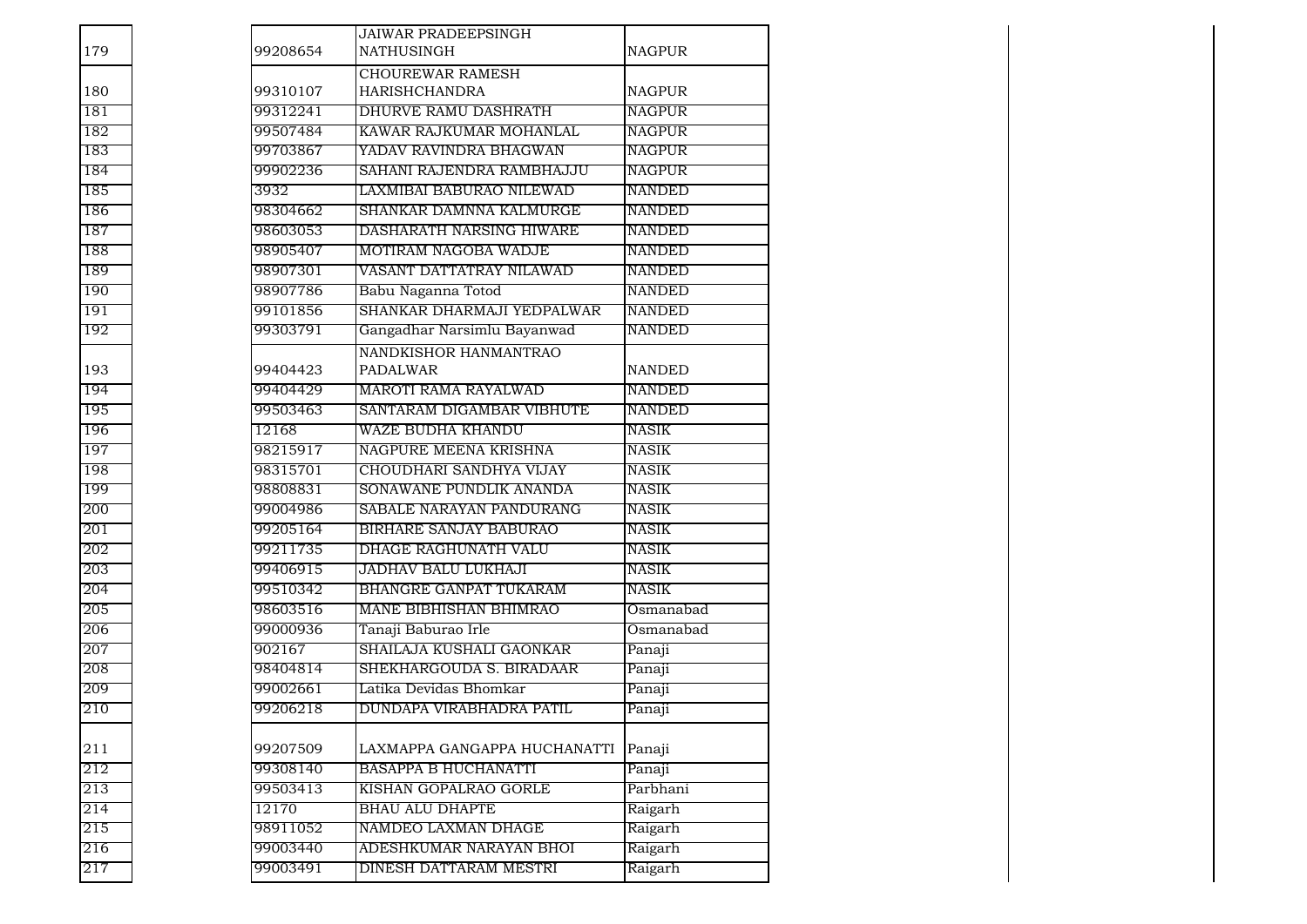| 218 | 99208691 | KRISHNA JANU KOKBANKAR        | Raigarh     |
|-----|----------|-------------------------------|-------------|
| 219 | 99208838 | <b>ARUN TUKARAM POTE</b>      | Raigarh     |
| 220 | 99209870 | SURESH SAKHARAM BHANGRE       | Raigarh     |
| 221 | 99309385 | PARSHURAM LAKHMA KUNDAL       | Raigarh     |
| 222 | 99415545 | DATTU MAHADU KAVATHE          | Raigarh     |
| 223 | 2867     | <b>GAWADE TAIBAI RAMA</b>     | <b>PUNE</b> |
| 224 | 98106095 | TELANG RAJANI AJAY            | <b>PUNE</b> |
| 225 | 98205789 | PUJARI KALPANA SHANKAR        | <b>PUNE</b> |
| 226 | 98304971 | PARDHI SHIVAJI DEVJI          | <b>PUNE</b> |
|     |          | DUNDELU CHNDRAKANT            |             |
| 227 | 98306604 | <b>DATTATRAY</b>              | <b>PUNE</b> |
| 228 | 98403249 | PAWAR UJWALA MURLIDHAR        | <b>PUNE</b> |
| 229 | 98403777 | KOLI AMBADAS VITTHAL          | <b>PUNE</b> |
| 230 | 98404167 | KHADAKE SUDHAKAR BABURAO      | <b>PUNE</b> |
| 231 | 98602670 | GONDALKAR KALURAM BABAN       | <b>PUNE</b> |
| 232 | 98602975 | BHOSALE MOHAN RAMCHANDRA      | <b>PUNE</b> |
| 233 | 98603335 | <b>GAWADE RAGHU BARKU</b>     | <b>PUNE</b> |
| 234 | 98603371 | KHADSARE ANJALI VIJAY         | <b>PUNE</b> |
| 235 | 98603464 | PAWAR LATA SANJAY             | <b>PUNE</b> |
| 236 | 98903590 | PARDHE NARAYAN TULSHIRAM      | <b>PUNE</b> |
| 237 | 98904396 | <b>GAWADE SUKHDEO GIRJU</b>   | <b>PUNE</b> |
| 238 | 98904651 | MALKONDYA RAGAM               | <b>PUNE</b> |
| 239 | 98907716 | KADAM VILAS MARUTI            | <b>PUNE</b> |
| 240 | 99002287 | UGALE KUSUM SHIVAJI           | <b>PUNE</b> |
| 241 | 99203850 | RENGDE CHANDRABHAGA VIJAY     | <b>PUNE</b> |
| 242 | 99204195 | MANE CHANDRAKANT DATTATRAYA   | <b>PUNE</b> |
| 243 | 99204451 | BHANGE SHIVAJI RAMCHANDRA     | <b>PUNE</b> |
| 244 | 99205346 | DATE ANANT CHINDHU            | <b>PUNE</b> |
| 245 | 99206303 | KARKUD VIJAY GANPAT           | <b>PUNE</b> |
| 246 | 99304720 | RAUT HANUMAN RAMCHANDRA       | <b>PUNE</b> |
| 247 | 99306206 | YADAV SURENDRA NARSAYYA       | <b>PUNE</b> |
| 248 | 99310053 | <b>BAWANE SHANTA SUBHASH</b>  | <b>PUNE</b> |
| 249 | 99403833 | SIDMAL RAJU GOVIND            | <b>PUNE</b> |
| 250 | 99410676 | KARHE BHIVAJI PANGAR          | <b>PUNE</b> |
| 251 | 99601642 | <b>BHANDALKAR NAMDEO BALU</b> | <b>PUNE</b> |
| 252 | 99801872 | CHAVAN BHAUSAHEB WAGHUJI      | <b>PUNE</b> |
| 253 | 98104518 | KOLI SUNIL TUKARAM            | SANGLI      |
| 254 | 98206759 | <b>JAMBOO MAROTI MOTAKATE</b> | SANGLI      |
| 255 | 98212037 | Surendra Maruti Suryawanshi   | SANGLI      |
| 256 | 98903480 | KOLI SHRI SANJAY TUKARAM      | SANGLI      |
| 257 | 98903712 | KURLE SHRI VIJAY GANPATI      | SANGLI      |
| 258 | 99001418 | KOLI MAHADEV BHIMRAO          | SANGLI      |
| 259 | 99102502 | Pradipkumar Hindurao Koli     | SANGLI      |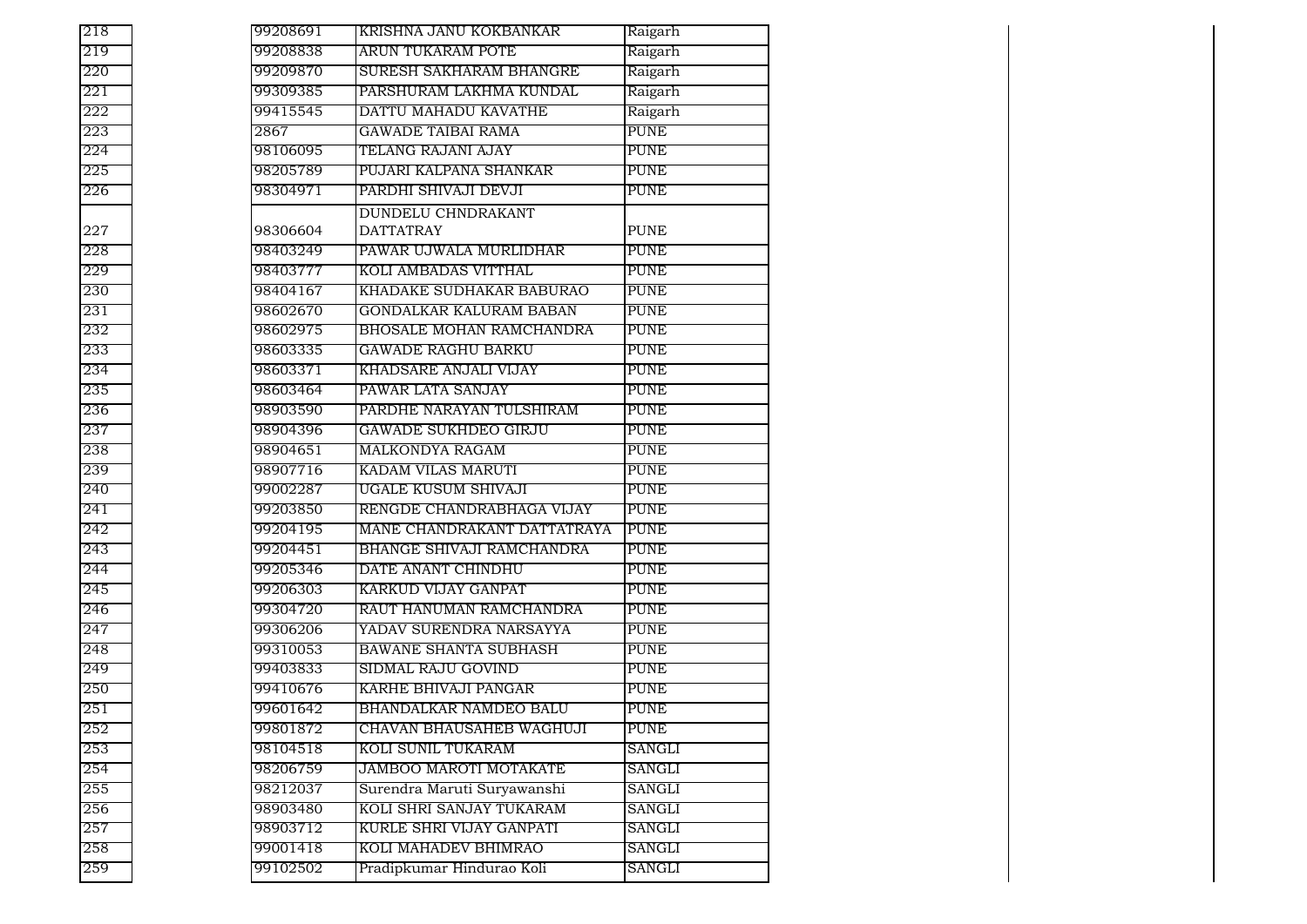| 260        | 99205506             | PUNDE SUNIL RAMCHANDRA                               | SANGLI                 |
|------------|----------------------|------------------------------------------------------|------------------------|
| 261        | 99306615             | KOLI SHIVAJI TUKARAM                                 | <b>SANGLI</b>          |
| 262        | 99308220             | KOLI JOTIRAM BHIMRAO.                                | SANGLI                 |
| 263        | 99312123             | VILAS RAMCHANDRA KOLI                                | SANGLI                 |
| 264        | 98913369             | VITTHAL YAMANAPPA JAKNOOR                            | SATARA                 |
| 265        | 99103789             | TALWAR FAKIRAPPA RUDRAPPA                            | <b>SATARA</b>          |
| 266        | 99207657             | KOLI MAHADEO MARUTI                                  | SATARA                 |
| 267        | 99209055             | SAWANT SURESH HANUMANT                               | SATARA                 |
| 268        | 99600987             | MORE PRAKASH SARJERAO                                | <b>SATARA</b>          |
| 269        | 98702350             | YOGIRAJ DATTATRYA SANGITRAO                          | <b>SOLAPUR</b>         |
| 270        | 98703772             | ANAND KATTEPPA KOLI                                  | <b>SOLAPUR</b>         |
| 271        | 98807878             | RAJENDRA MARUTI MANE                                 | <b>SOLAPUR</b>         |
| 272        | 98808443             | SUBHASH LALU RATHOD                                  | <b>SOLAPUR</b>         |
| 273        | 98913343             | MOHAN PANDURANG MANE                                 | <b>SOLAPUR</b>         |
| 274        | 99004619             | <b>BALU BHIMASHANKAR</b><br><b>BUDHAWATRAO</b>       | <b>SOLAPUR</b>         |
| 275        | 99803173             | SURESH TATYARAO KOLI                                 | <b>SOLAPUR</b>         |
| 276        | 99803333             | KUNDLIK TUKARAM CHOUGULE                             | SOLAPUR                |
| 277        | 98909861             | NARBADNISINH DAMMLALA KUMRE                          | Wardha                 |
| 278        | 99406566             | PRAKASH VASANTRAO HANDE                              | Wardha                 |
| 279        | 98305981             | RAUT SUKHDEO SHAMRAO                                 | Yeotmal                |
|            |                      |                                                      |                        |
| 280        | 99304223             | JAMBHALE RAVINDRA NARAYANRAO Yeotmal                 |                        |
| 281        | 98906141             | NAGPURE MALA RAJENDRA                                | Ahmedanagar            |
| 282        | 98908605             | <b>LIMJE ARUN SHANKAR</b>                            | Ahmedanagar            |
| 283        | 98808878             | RAVINDRA LOKRAM SONKUSARE                            | KALYAN                 |
|            |                      | CHANDRASHEKHAR SHAMRAO                               |                        |
| 284        | 99103576             | <b>HEDAO</b>                                         | <b>KALYAN</b>          |
| 285        | 98309142             | NINAVE VINAYAK BALKRISHNA                            | <b>PUNE</b>            |
| 286        | 98307656             | Mr. A K HEDAOO                                       | CGM WTP                |
| 287        | 98308270             | Mr. ASHOK KUMAR NIMJE                                | CGM WTP                |
| 288        | 99305832             | Mrs. SMT CHITRA KUMARAN                              | CGM WTP                |
| 289        | 99405482             | Mr. BULAL BARDE                                      | CGM WTP                |
| 290        | 99801500             | Mr. SATISH THAKUR                                    | CGM WTP                |
| 291        | 99701898             |                                                      | CGM WTP                |
| 292        | 99701924             | Mr. SHASHI KANT SHAH                                 | CGM WTP                |
| 293        | 99702782             | Mr. PRABODH KUMAR XAXA                               | WTR Mumbai             |
| 294        | 98306478             | Mr. PRADIP SHAMRAO KHAIRKAR<br>MRS TARA VIJAY DONGRE | <b>AKOLA</b>           |
| 295        |                      | RAVINDRA DEVIDAS WANKHADE                            | AKOLA                  |
| 296        | 99204025             | SHAILAJA ASHOK NIVARGIKAR                            | <b>AURANGABAD</b>      |
| 297        | 98114527             | SANJAY BHASKAR PAWASKAR                              | CO, Mumbai             |
|            |                      |                                                      |                        |
|            | 98218638             |                                                      |                        |
| 298<br>299 | 98408254<br>98500020 | SHOBHA RAMCHANDRA SHETYE<br>POTDAR ARUNA SANJEEV     | CO, Mumbai<br>KOLHAPUR |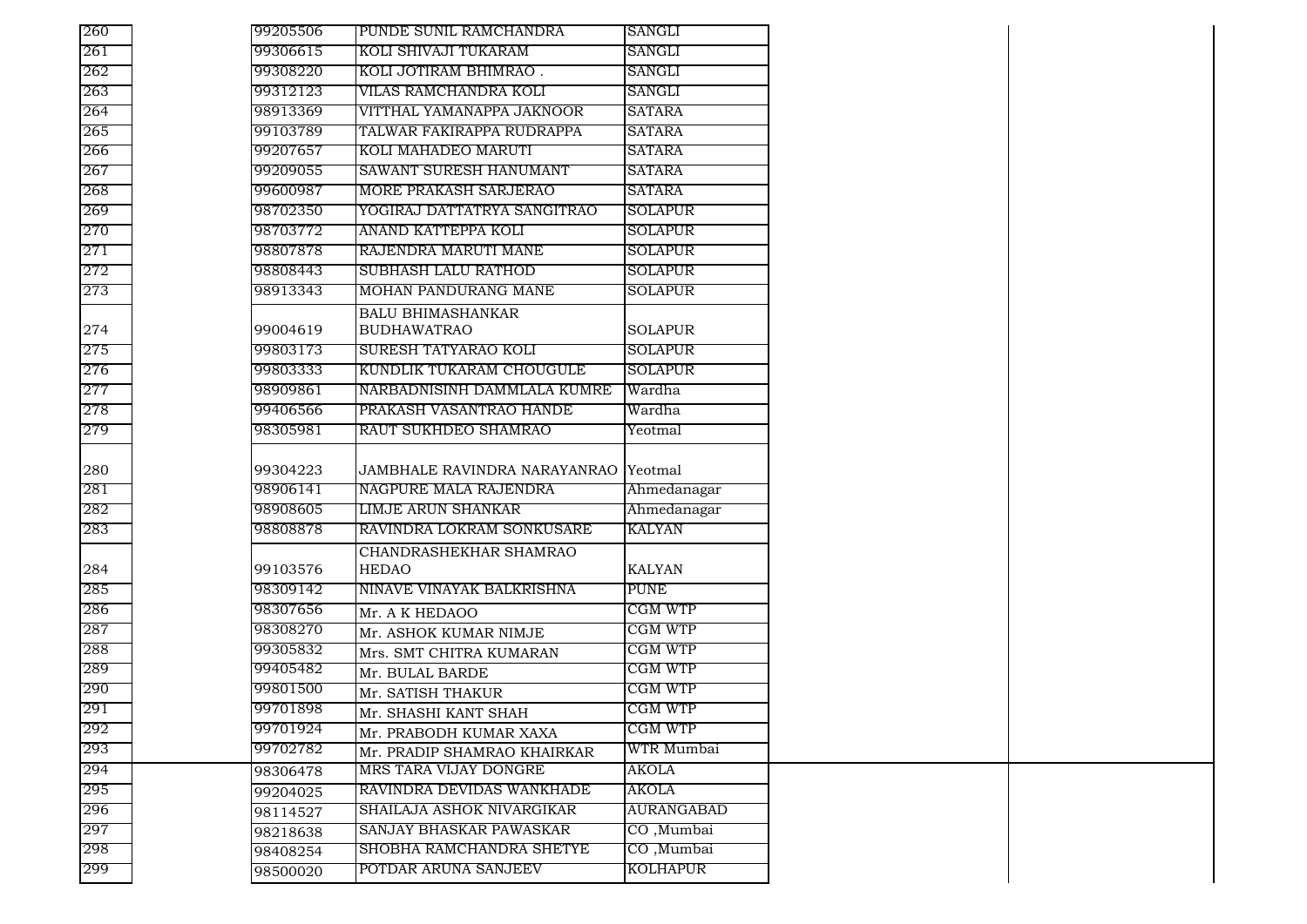| 300        |                | 99410698  | LAWOO CHAVAN                                              | SINDHUDURG       |                      |                          |
|------------|----------------|-----------|-----------------------------------------------------------|------------------|----------------------|--------------------------|
| 301        |                | 98605910  | TAKSANDE VIDYA EKNATH                                     | <b>NAGPUR</b>    |                      |                          |
| 302        | Maharshtra and | 99104352  | RANADE YASHWANT ANANTRAO                                  | NAGPUR           |                      | VIGILANCE CLEARANCE      |
| 303        | Goa            | 205957    | VINAY SANTOSH BHAJIKHAYE                                  | <b>NAGPUR</b>    | VIGILANCE CASES      | <b>AWAITED FROM BSNL</b> |
| 304        |                | 401087    | MULANI JAHEEDA RASUL                                      | <b>OSMANABAD</b> |                      |                          |
| 305        |                | 3114      | <b>BHANGARE VAISHALI GOVIND</b>                           | <b>PUNE</b>      |                      |                          |
| 306        |                | 99503324  | KAMBLE SHEKHAR SARANGPANI                                 | YEOTMAL          |                      |                          |
| 307        |                | 98203275  | Mr. MOHAN LAXMAN DIXIT                                    | CO, Mumbai       |                      |                          |
| 308        |                | 98502358  | NAIK MUKUND PRABHAKAR                                     | WTR Mumbai       |                      |                          |
| 309        |                | 98914318  | THAKUR GALAJI DHULAJI                                     | WTR Ahmedabad    |                      |                          |
| 310        |                | 99902189  | RAUT SITARAM SOMABHAI                                     | WTR Ahmedabad    |                      |                          |
| 311        |                | 99902191  | <b>BHOYE SURESHBHAI DANGHYABHAI</b>                       | WTR Ahmedabad    |                      |                          |
| 312        |                | 98907142  | Shri Salve Raju Devrao                                    | Aurangabad       |                      |                          |
| 313        |                | 99503448  | Shri Bhalerao Govind Jayaventrao                          | Aurangabad       |                      |                          |
| 314        |                | 199308537 | Shri Mahendar chindhu Dhivare                             | Dhule            |                      |                          |
| 315        |                | 98604109  | Shri Chaitnya Jagdhane TT                                 | Jalna            |                      |                          |
| 316        |                | 198314766 | Shri Sunil Tukaram Narverkar                              | Kalyan           |                      |                          |
| 317        |                | 199512589 | Shri Santosh Narayan Hodur                                | Kolhapur         |                      |                          |
|            |                | 99308998  |                                                           |                  |                      |                          |
| 318        |                |           | Mr. BANTE GANGADHAR ANTARAMJI                             | Nagpur           |                      |                          |
| 319        |                | 199506821 | Mr. MADHUKAR BAJIRAO NIKOSE                               | Nagpur           |                      |                          |
|            |                |           |                                                           |                  |                      |                          |
|            |                | 99510508  | Mr. PAGARE SUDAM JAYARAM                                  | Nashik           |                      |                          |
| 320<br>321 | Maharshtra and | 99505899  | MOHAN GOPINATH PAWAR                                      | Goa              | <b>NOT SUBMITTED</b> | PENDING AT SSA BSNL      |
| 322        | Goa            | 99001753  | Mr. WAGLE AJAY SHIVA                                      | Pune             |                      | <b>UNIT</b>              |
| 323        |                | 99204778  | Miss. MHASKE SUNANDA TUKARAM                              | Pune             |                      |                          |
| 324        |                | 99302908  | Mr. RENGADE ARJUN RAMA                                    | Pune             |                      |                          |
| 325        |                | 198402694 | Mr. SHETYE ASHOK CHANDAR                                  | Ratnagiri        |                      |                          |
| 326        |                | 198504164 | Mr. DHOBLE BHAGWAN SHANKAR                                | Sangli           |                      |                          |
| 327        |                | 199205373 | Mr. GANPATI JOTIBA KAMBLE                                 | Sangli           |                      |                          |
| 328        |                | 99411886  | Mr. BALASAHEB TRIMBAK NARUTE                              | Solapur          |                      |                          |
| 329        |                | 98113309  | Mrs. SHARAYU SHRIKANT VAIDYA                              | Solapur          |                      |                          |
|            |                | 98400698  |                                                           | TELECOM          |                      |                          |
| 330        |                |           | Mr. PADMACHARAN SAHU                                      | <b>FACTORY</b>   |                      |                          |
| 331        |                | 98903367  | Mr. TOKE SUHAS HARI                                       | Jalgaon          |                      |                          |
|            |                |           | Mr. BHOKARDOLE DATTATRAY                                  |                  |                      |                          |
| 332        |                | 98803462  | <b>KRISHNAJI</b>                                          | Jalgaon          |                      |                          |
| 333        |                | 98804298  | Mr. PATIL MURLIDHAR PANDURANG                             | Jalgaon          |                      |                          |
| 334        |                | 98803881  | Mr. BONDE VISHNU PANDU                                    | Jalgaon          |                      |                          |
| 335        |                | 98703328  | Mrs. SHUBHADA VIVEK BAHUTULE                              | Raigad           |                      |                          |
| 336        |                | 98505857  | Mr. C K DHARMARAJAN                                       | C.O Mumbai       |                      |                          |
| 337<br>338 |                | 98502168  | Mr. NIMBALE SOMNATH GOVIND<br>Mrs. PREMLATA TANAJI GONDKE | Pune<br>Kalyan   |                      |                          |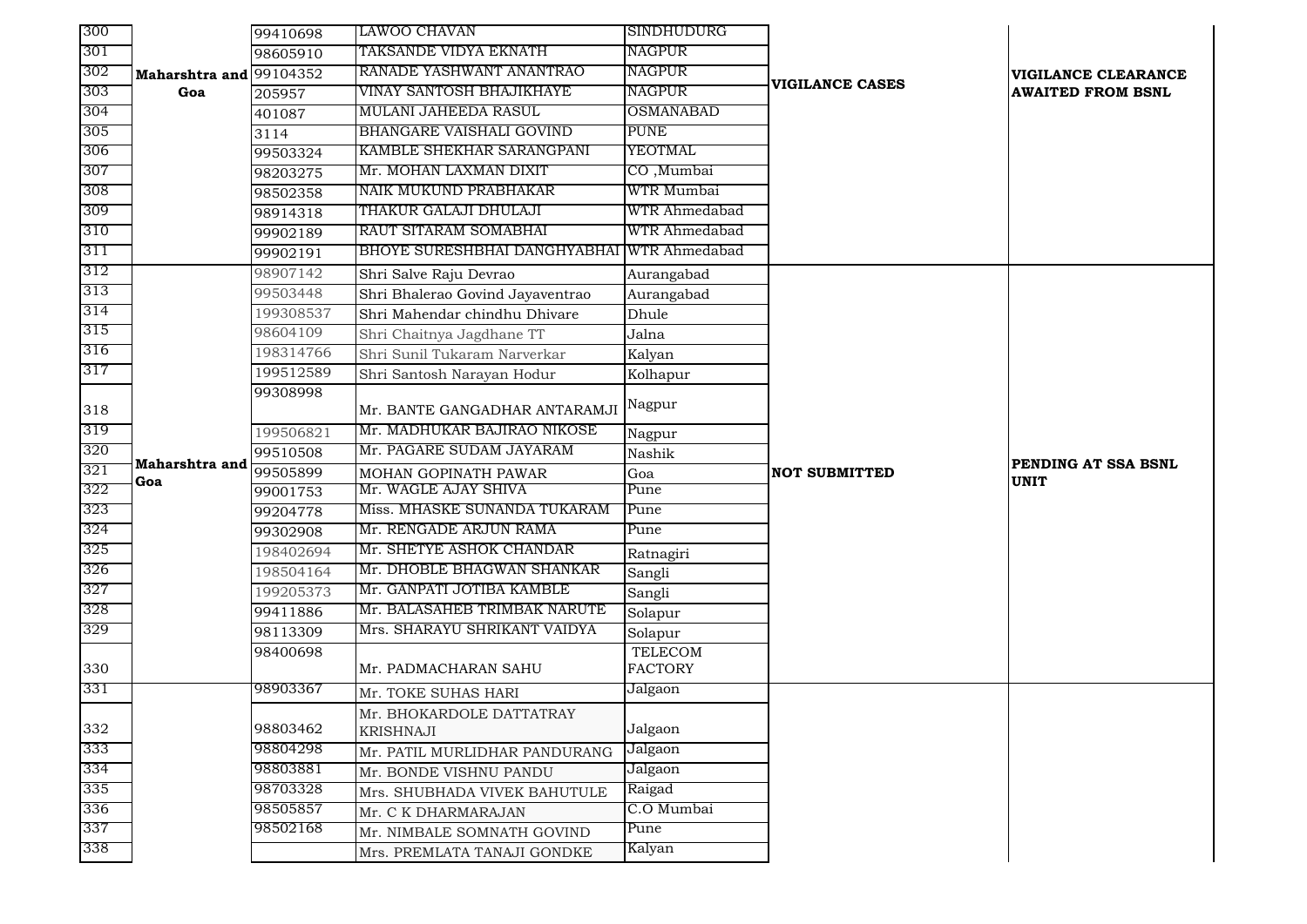| 339 |                |           | Mr. MANE CHANDRAKANT<br><b>DATTATRAYA</b> | Pune       |                        |                                           |
|-----|----------------|-----------|-------------------------------------------|------------|------------------------|-------------------------------------------|
| 340 |                | 98503093  | Mr. SHAH NIRANJAN<br><b>PRADYUMNADAS</b>  | Ahmednagar |                        |                                           |
| 341 | Maharshtra and |           | Mrs. LALITA GANESH HALDE                  | WTR        |                        | <b>REFERRED TO HORS FOR</b>               |
| 342 | Goa            | 99512130  | Mr. DEWANAND UTTAMRAO INGALE              | Raigad     | <b>HEIRARCHY CASES</b> | <b>CLARIFICATION</b>                      |
| 343 |                |           | Mr. RAUT HANUMAN RAMCHANDRA               | Pune       |                        |                                           |
| 344 |                | 98903501  | Mr. GORHE PANKAJ VASANT                   | Jalgaon    |                        |                                           |
| 345 |                | 98804690  | Mr. SURESH DEORAM SHELKE                  | Dhule      |                        |                                           |
| 346 |                | 98702451  | Mr. PURUSHOTTAM SADASHIV PATIL            | Dhule      |                        |                                           |
| 347 |                | 98702328  | Mrs. MRS PATIL NIRMALA<br><b>MADHUKAR</b> | Jalgaon    |                        |                                           |
| 348 |                | 98603547  | Mrs. NETRAJA MAHESH KULKARNI              | Pune       |                        |                                           |
| 349 |                | 98505040  | Mrs. MODAK NILEEMA KISHOR                 | Nashik     |                        |                                           |
| 350 |                | 98503369  | Mr. RAJENDRAKUMAR MAKHMAL<br><b>PATIL</b> | Dhule      |                        |                                           |
| 351 |                | 98503138  | Mr. SHARAD BABURAO JAGTAP                 | Dhule      |                        |                                           |
| 352 |                | 98502729  | Mr. MANOJ NIMBA JAWARE                    | Dhule      |                        |                                           |
| 353 | WB Circle      | 200306219 | RABINDRA NATH SEN                         | Burdwan    | PO Wanting             | Presidential Order not<br>received.       |
| 354 | WB Circle      | 200306211 | SITAL KUMAR GHOSAL                        | Burdwan    | PO Wanting             | Presidential Order not<br>received.       |
| 355 | WB Circle      | 99210498  | Mr. SULENDU DEBNATH                       | Kolkata TD | PO Wanting             | Presidential Order not<br>received.       |
| 356 | WB Circle      | 99400324  | Mr. ANANDA HAIT                           | CO Kolkata | Not Received           | Cases yet to be received at<br><b>CCA</b> |
| 357 | WB Circle      | 98900301  | Mr. PRADIP KUMAR SHARMA                   | CO Kolkata | Not Received           | Cases yet to be received at<br>CCA        |
| 358 | WB Circle      | 99213575  | Mr. PROSANTA NASKAR                       | Kolkata TD | Not Received           | Cases yet to be received at<br><b>CCA</b> |
| 359 | WB Circle      | 99410809  | Mr. BISWA NATH DAS                        | Kolkata TD | Not Received           | Cases yet to be received at<br><b>CCA</b> |
| 360 | WB Circle      | 98807921  | Mr. MEGHDUT SINGHA                        | Raiganj TD | Not Received           | Cases yet to be received at<br>CCA        |
| 361 | WB Circle      | 98912638  | Mr. DINESH SINGH                          | Raiganj TD | Not Received           | Cases yet to be received at<br><b>CCA</b> |
| 362 | WB Circle      | 99511951  | Mr. JAMADAR MURMU                         | Asansol    | Not Received           | Cases yet to be received at<br><b>CCA</b> |
| 363 | WB Circle      | 98315910  | Mrs. KANIKA DAS                           | CO Kolkata | Vigilance Case         | Vigilance Clearance awaited               |
| 364 | WB Circle      | 98605426  | Mr. BANI BRATA DAS                        | CO Kolkata | Vigilance Case         | Vigilance Clearance awaited               |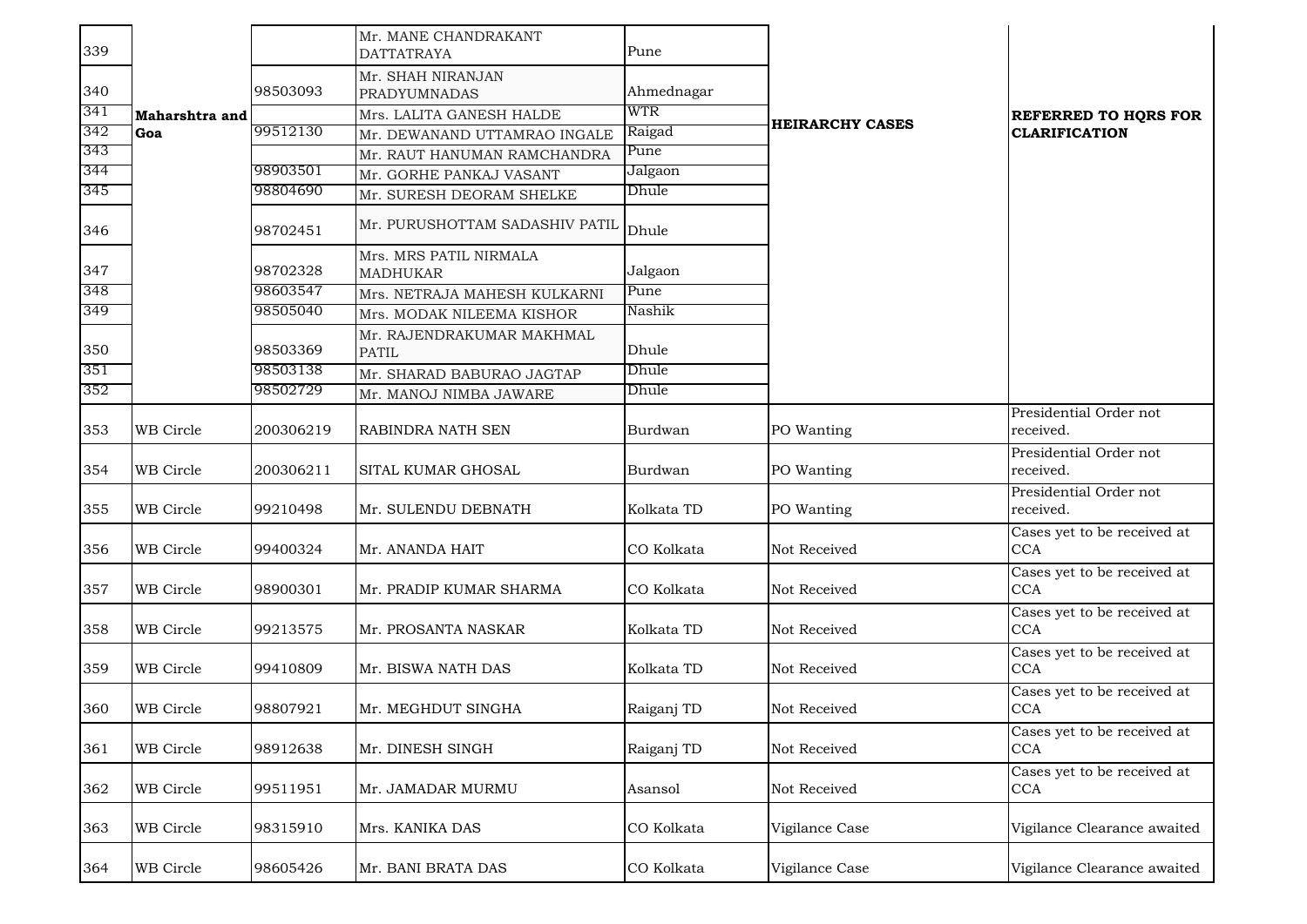| 365 | WB Circle                                   | 98304642  | Mr. AMIR KUMAR PATRA        | CO Kolkata                          | Vigilance Case                                                                                       | Vigilance Clearance awaited                                                                                                                                                                                            |
|-----|---------------------------------------------|-----------|-----------------------------|-------------------------------------|------------------------------------------------------------------------------------------------------|------------------------------------------------------------------------------------------------------------------------------------------------------------------------------------------------------------------------|
| 366 | WB Circle                                   | 200011924 | Mr. UTTAM KUMAR MANDAL      | <b>ETR</b>                          | Vigilance Case                                                                                       | Vigilance Clearance awaited                                                                                                                                                                                            |
| 367 | WB Circle                                   | 98311124  | Mr. HITESWAR BORDEORI       | <b>ETR</b>                          | Vigilance Case                                                                                       | Vigilance Clearance awaited                                                                                                                                                                                            |
| 368 | WB Circle                                   | 98910118  | Mr. VIJAISHANKER RAI        | <b>ETR</b>                          | Vigilance Case                                                                                       | Vigilance Clearance awaited                                                                                                                                                                                            |
| 369 | WB Circle                                   | 98305213  | Mr. SUBRATA MUKHERJEE       | Kolkata TD                          | Vigilance Case                                                                                       | Vigilance Clearance awaited                                                                                                                                                                                            |
| 370 | WB Circle                                   | 98403266  | Mr. ABBAS UDDIN SHEIKH      | Kolkata TD                          | Vigilance Case                                                                                       | Vigilance Clearance awaited                                                                                                                                                                                            |
| 371 | WB Circle                                   | 99802580  | Mr. SWAPAN KUMAR RANA       | Kolkata TD                          | Vigilance Case                                                                                       | Vigilance Clearance awaited                                                                                                                                                                                            |
| 372 | WB Circle                                   | 98912025  | <b>JEERA HELA</b>           | Asansol                             | Other Issue                                                                                          | Expired before receipt of VRS<br>file                                                                                                                                                                                  |
| 373 | WB Circle                                   | 200203788 | <b>NAZIR HUSSAIN</b>        | <b>ETR</b>                          | Other Issue                                                                                          | Family Issue - Two wives as<br>nominee                                                                                                                                                                                 |
| 374 | O/o the Jt CCA,<br>NE-II Circle,<br>Dimapur | 200009399 | Khuraijam Ajit Singh        | Manipur                             | Presidential Order not available                                                                     | Presidential Order not<br>available                                                                                                                                                                                    |
| 375 | Madhya Pradesh 99401962                     |           | Mr. Shubho Dutta Majumdar   | O/o CGM Bhopal                      | Not Received                                                                                         | Not filled the Papers                                                                                                                                                                                                  |
| 376 | Madhya Pradesh 99401325                     |           | Mr. Ram Darshan Shrivastava | O/o TDM BSNL<br>Narsinghpur         | Not Received                                                                                         | Not filled the Papers                                                                                                                                                                                                  |
| 377 | Madhya Pradesh 99802139                     |           | Mr. Sanjit Kumar            | BSNL QA and Inp.<br>Circle Jabalpur | Not Received                                                                                         | Not filled the Papers                                                                                                                                                                                                  |
| 378 | Madhya Pradesh 99700304                     |           | Mr. Brahmanand Kushwaha     | o/O TDM BSNL<br>Shajapur            | Not Received                                                                                         | Not filled the Papers                                                                                                                                                                                                  |
| 379 | Madhya Pradesh 99405169                     |           | Mr. Sudhesh Kumar Tamarakar | O/o TDM BSNL<br>Rewa                | Pending BSNL end due to caste<br>certificate issue, Enquirey being<br>done by HLC chhatishgarh Govt. | Pending at BSNL end due<br>toCast certificate issue.<br>Enquiry being done by HLC<br>Chattisgarh Government.                                                                                                           |
| 380 | Madhya Pradesh 98701680                     |           | Mr. Vijay Kumar Khetrapal   | O/o CGM Bhopal                      | Vigilance                                                                                            | The Vigilance Clearance<br>certificate awaited from<br>MPRRDA Bhopal, case sent<br>by GM Vigilance to MPRRDA<br>Bhopal. The Executive was<br>on deputation and major<br>penality charge sheet was<br>issued by MPRRDA. |
| 381 | Madhya Pradesh 98804124                     |           | Mr. Prakash Mahadev Parate  | O/o GMTD BSNL<br>Bhopal             | Vigilance                                                                                            | Rule 36 Chargesheet issued<br>for SIM Replacement                                                                                                                                                                      |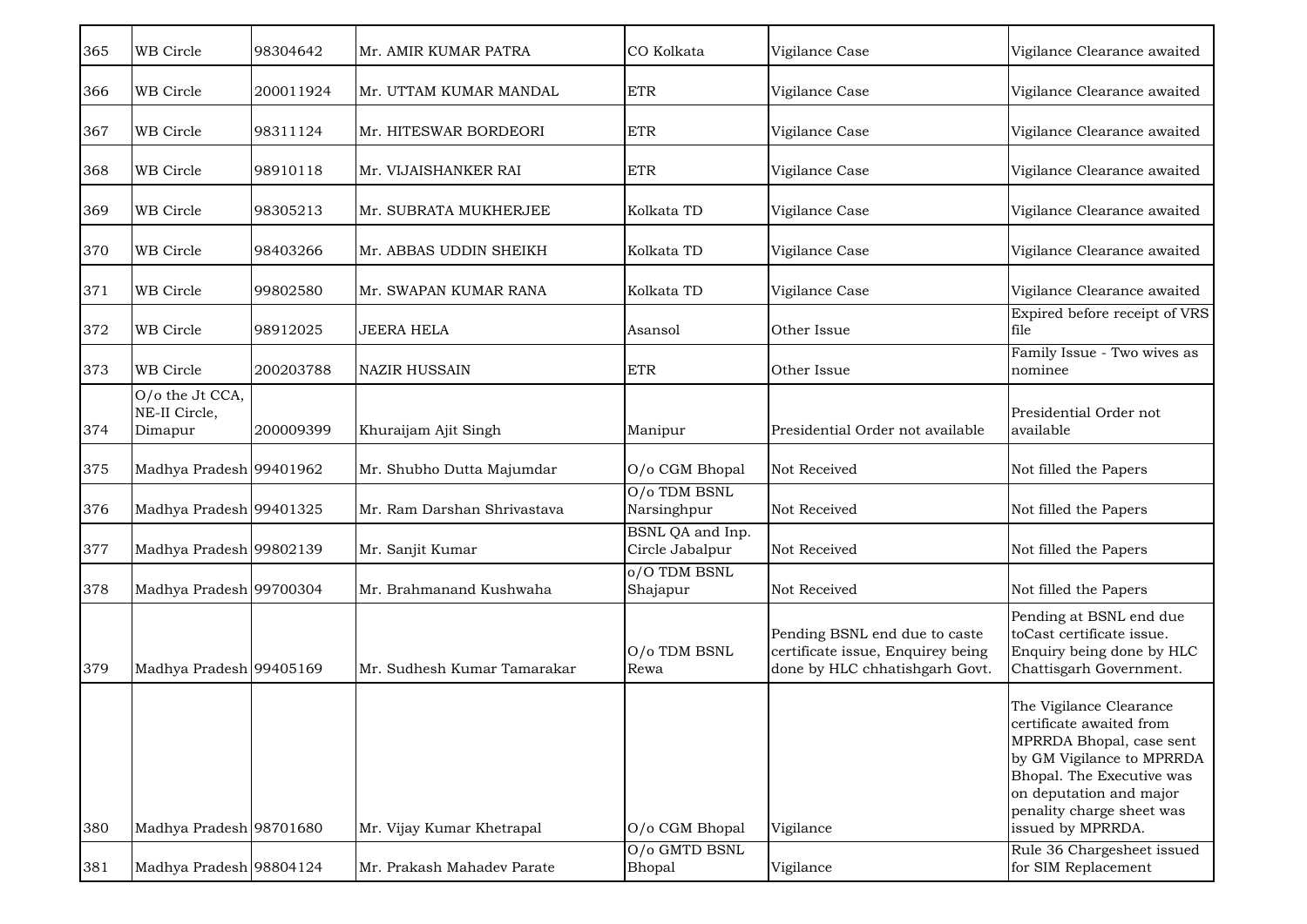| 382 | Madhya Pradesh 98905326        |          | Mr. Gyas Ahmed             | O/o GMTD BSNL<br>Bhopal             | Vigilance                        | Employee Under Trial<br>against Prosecution No.<br>1312, therefore VC held up.                                                                                                                            |
|-----|--------------------------------|----------|----------------------------|-------------------------------------|----------------------------------|-----------------------------------------------------------------------------------------------------------------------------------------------------------------------------------------------------------|
| 383 | Madhya Pradesh 99401214        |          | Mr. Dwarka Prasad          | O/o TDM BSNL<br>Hoshangabad         | Vigilance                        | Employee Under Trial<br>against Prosecution No.<br>1678, therefore VC held up.                                                                                                                            |
| 384 | Madhya Pradesh 99801811        |          | Mr. Manoj Kumar Chourasia  | O/O TDE BSNL<br>Raisen              | Vigilance                        | Rule 36 Chargesheet issued<br>for his Date of Birth Issue as<br>age differeence with Father is<br>8.5 years only. Both BSNL<br>employees took VRS.                                                        |
| 385 | Madhya Pradesh 99005671        |          | Mr. Rajmai Tiwari          | O/o TDE BSNL<br>Rajgarh             | Vigilance                        | Employee Under Trial<br>against Prosecution No.1342,<br>therefore VC held up.                                                                                                                             |
| 386 | Madhya Pradesh 98600081        |          | Mr. Shiv Kumar Yadav       | O/o TDE BSNL<br>Seoni               | Vigilance                        | Rule 36 Chagesheet for CGA<br>appointment case. Proposed<br>Draft for Punishment Order<br>sent to Dir HR for approval,<br>Punishment order awaited.                                                       |
| 387 | Madhya Pradesh 98901316        |          | Mr. Nawab Ali              | O/o TDM BSNL<br>Vidisha             | Vigilance                        | Employee Under Trial<br>against Prosecution No.1612,<br>therefore VC held up.                                                                                                                             |
| 388 | Madhya Pradesh 98603000        |          | Mr. Mohan Singh            | BSNL QA and Inp.<br>Circle Jabalpur | Vigilance                        | Judicial case pending at<br>criminal court.                                                                                                                                                               |
| 389 | Madhya Pradesh 98302631        |          | Mr. Naresh Kumar Nandanwar | O/o GMTD BSNL<br>jabalpur           | Vigilance                        | Caste certificate found fake<br>by High Power Committee of<br>MP State Govt., Therefore<br>Rule 36 Chargesheet issued<br>for Fake Caste Certificate.<br>The proceedings stayed by<br>High Court Jabalpur. |
| 390 | Madhya Pradesh 200100803       |          | Mr. Rafi Ahmad             | O/o CGM Bhopal                      | PO Not received                  | PO not issued.                                                                                                                                                                                            |
| 391 | <b>CCA</b><br><b>RAJASTHAN</b> | 97907938 | MOTI RAM JAT               | Jaipur TD                           | Vigiliance Clearance is withheld | Vigiliance Clearance is<br>withheld                                                                                                                                                                       |
| 392 | <b>CCA</b><br><b>RAJASTHAN</b> | 98218182 | BHAGWAN DAN CHARAN         | <b>Barmer TD</b>                    | Vigiliance Clearance is withheld | Vigiliance Clearance is<br>withheld                                                                                                                                                                       |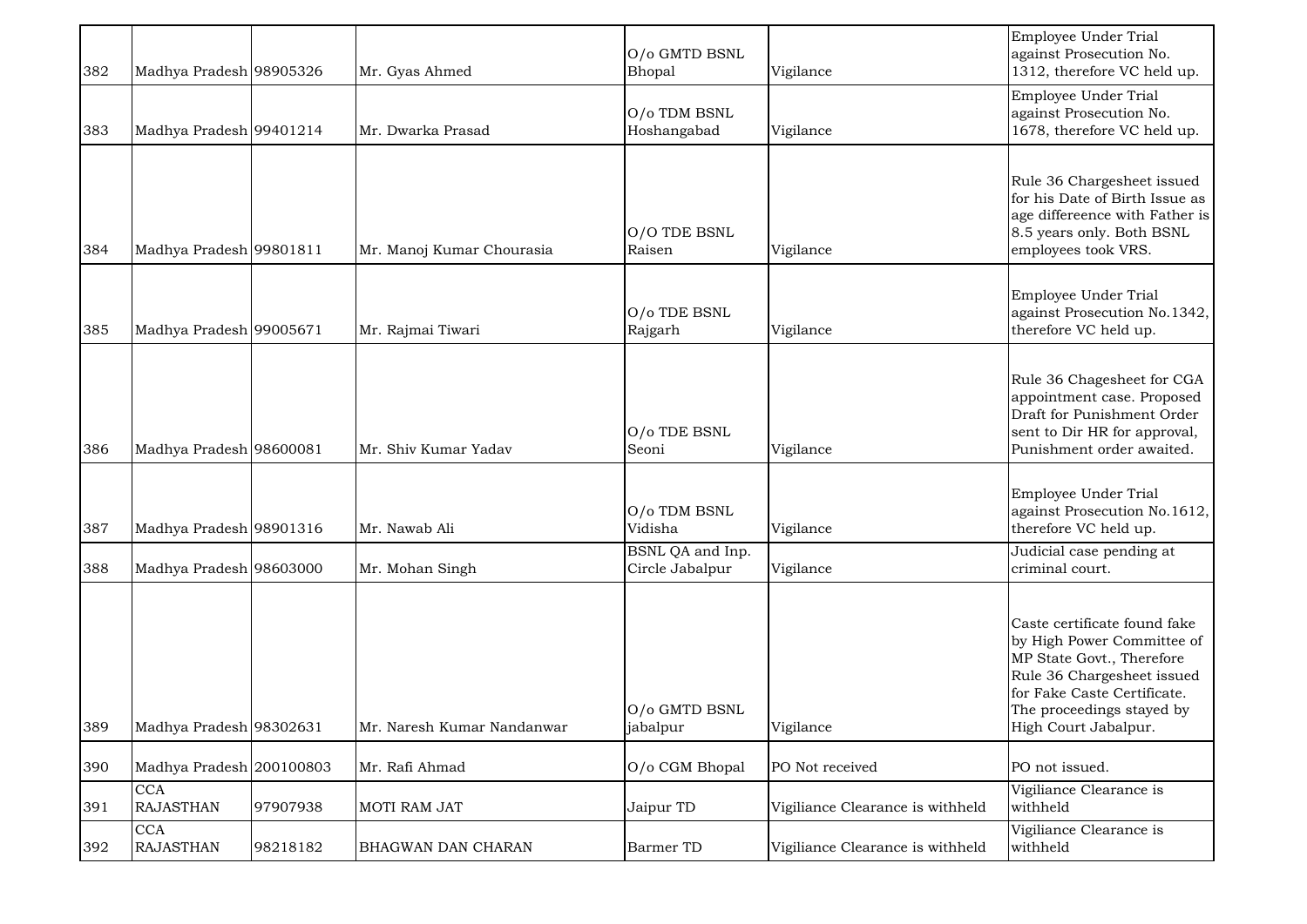| 393 | <b>CCA</b><br><b>RAJASTHAN</b> | 98315093 | HARI PARSAD SWAMY        | Nagaur TD     | Vigiliance Clearance is withheld               | Vigiliance Clearance is<br>withheld          |
|-----|--------------------------------|----------|--------------------------|---------------|------------------------------------------------|----------------------------------------------|
| 394 | <b>CCA</b><br><b>RAJASTHAN</b> | 98406950 | SURESH CHAND GUPTA       | Jaipur TD     | Vigiliance Clearance is withheld               | Vigiliance Clearance is<br>withheld          |
| 395 | <b>CCA</b><br><b>RAJASTHAN</b> | 98704379 | RADHEY SHYAM PANDEY      | Sriganganagar | Vigiliance Clearance is withheld               | Vigiliance Clearance is<br>withheld          |
| 396 | CCA<br><b>RAJASTHAN</b>        | 98912034 | SATYA NARAYAN GUPTA      | Jaipur TD     | Vigiliance Clearance is withheld               | Vigiliance Clearance is<br>withheld          |
| 397 | <b>CCA</b><br><b>RAJASTHAN</b> | 98917534 | SATYA PRASHAD TIWARI     | Bhilwara TD   | Vigiliance Clearance is withheld               | Vigiliance Clearance is<br>withheld          |
| 398 | <b>CCA</b><br><b>RAJASTHAN</b> | 99104431 | RAMESH KUMAR SHARMA      | Jaipur TD     | Vigiliance Clearance is withheld               | Vigiliance Clearance is<br>withheld          |
| 399 | <b>CCA</b><br><b>RAJASTHAN</b> | 99312147 | <b>BABU LAL BUNKAR</b>   | Jaipur TD     | Vigiliance Clearance is withheld               | Vigiliance Clearance is<br>withheld          |
| 400 | <b>CCA</b><br><b>RAJASTHAN</b> | 99412430 | <b>SURMA RAM KATIRIA</b> | Ajmer TD      | Vigiliance Clearance is withheld               | Vigiliance Clearance is<br>withheld          |
| 401 | <b>CCA</b><br><b>RAJASTHAN</b> | 99511743 | <b>JAI RAM MEENA</b>     | Alwar TD      | Vigiliance Clearance is withheld               | Vigiliance Clearance is<br>withheld          |
| 402 | <b>CCA</b><br><b>RAJASTHAN</b> | 98910413 | PURANMAL DINKAR          | Jhunjhunu     | Vigiliance Clearance is withheld               | Vigiliance Clearance is<br>withheld          |
| 403 | CCA<br><b>RAJASTHAN</b>        | 99604414 | L/Sh.Satya Narayan       | Jaipur TD     | Objection letter issued on dated<br>10.09.2020 | 01 death case included in<br><b>VRS 2019</b> |
| 404 | Tamilnadu                      | 98000615 | MADURAI VEERAN S         | Madurai TD    | VC withheld                                    | VC is yet to be received from<br>Unit        |
| 405 | Tamilnadu                      | 98201091 | THAVAM R                 | Madurai TD    | VC withheld                                    | VC is yet to be received from<br>Unit        |
| 406 | Tamilnadu                      | 98201238 | PILAVADIAN P             | Madurai TD    | VC withheld                                    | VC is yet to be received from<br>Unit        |
| 407 | Tamilnadu                      | 98300888 | MURUGAN M                | Madurai TD    | VC withheld                                    | VC is yet to be received from<br>Unit        |
| 408 | Tamilnadu                      | 98300908 | RAJASEKAR R N            | Madurai TD    | VC withheld                                    | VC is yet to be received from<br>Unit        |
| 409 | Tamilnadu                      | 98301277 | <b>IRULAYEE E</b>        | Madurai TD    | VC withheld                                    | VC is yet to be received from<br>Unit        |
| 410 | Tamilnadu                      | 98900874 | <b>ESWARANT</b>          | Madurai TD    | VC withheld                                    | VC is yet to be received from<br>Unit        |
| 411 | Tamilnadu                      | 98600347 | RANJANI L                | Trichy TD     | VC withheld                                    | VC is yet to be received from<br>Unit        |
| 412 | Tamilnadu                      | 98800256 | <b>RAMESH D</b>          | Trichy TD     | VC withheld                                    | VC is yet to be received from<br>Unit        |
| 413 | Tamilnadu                      | 99200313 | ELANGOVAN P              | Trichy TD     | VC withheld                                    | VC is yet to be received from<br>Unit        |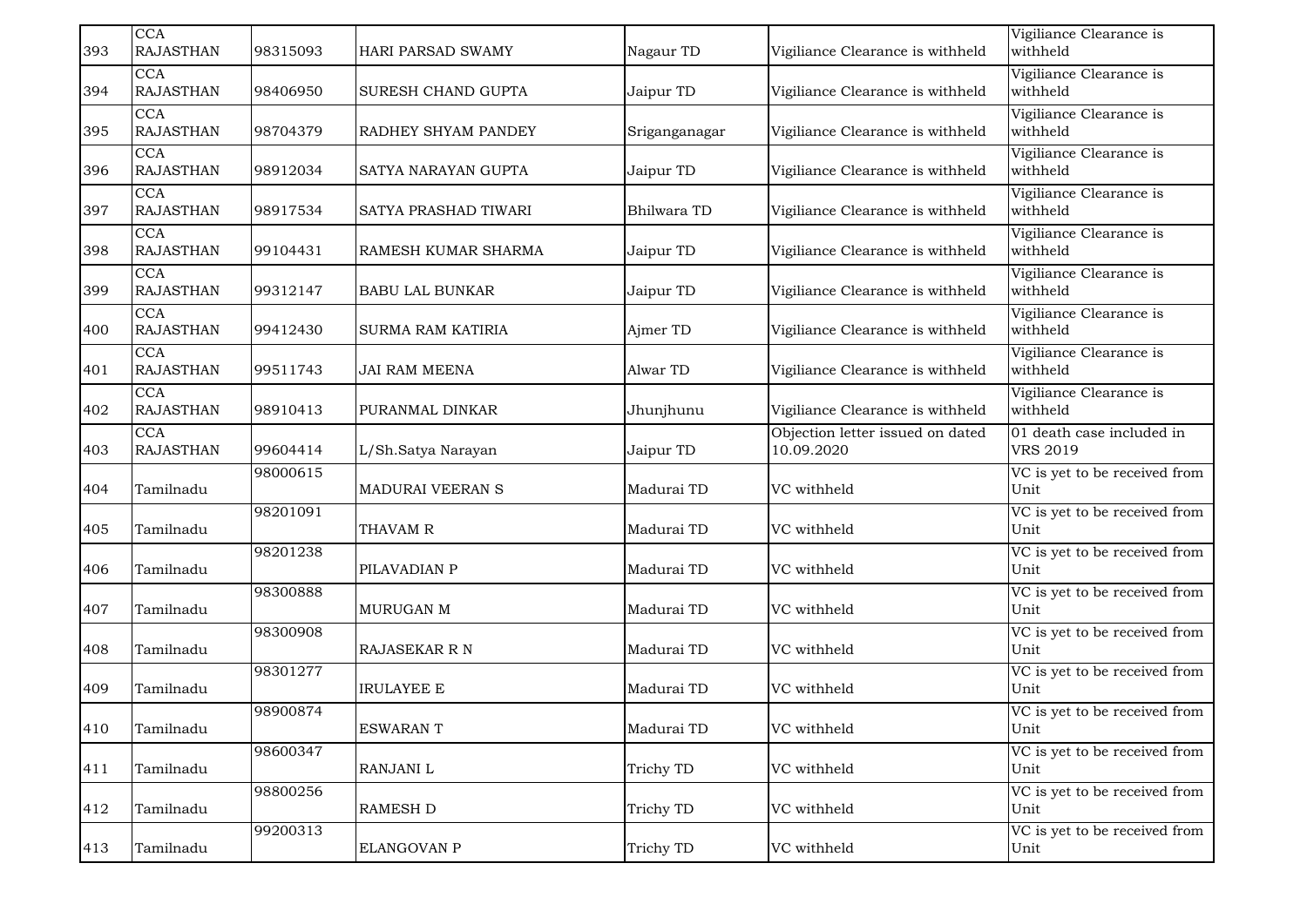|     |           | 99800467 |                      |               |             | VC is yet to be received from         |
|-----|-----------|----------|----------------------|---------------|-------------|---------------------------------------|
| 414 | Tamilnadu |          | SANTHI C             | CO, Chennai   | VC withheld | Unit                                  |
|     |           | 99200688 |                      |               |             | VC is yet to be received from         |
| 415 | Tamilnadu |          | <b>GOVINDARAJ K</b>  | Erode TD      | VC withheld | Unit                                  |
|     |           | 98901199 |                      |               |             | VC is yet to be received from         |
| 416 | Tamilnadu |          | VENKATAPATHY D       | CO, Chennai   | VC withheld | Unit                                  |
|     |           | 99401960 |                      |               |             | VC is yet to be received from         |
| 417 | Tamilnadu |          | PICHAIMANI M         | CO, Chennai   | VC withheld | Unit                                  |
|     |           | 98302316 |                      |               |             | VC is yet to be received from         |
| 418 | Tamilnadu |          | <b>SUBRAMANIAN V</b> | Coimbatore TD | VC withheld | Unit                                  |
|     |           | 98601298 |                      |               |             | VC is yet to be received from         |
| 419 | Tamilnadu |          | RAMAKRISHNAN N       | Coimbatore TD | VC withheld | Unit                                  |
|     |           | 99201842 |                      |               |             | VC is yet to be received from         |
| 420 | Tamilnadu |          | <b>CHANDRAN R</b>    | Coimbatore TD | VC withheld | Unit                                  |
|     |           | 98800731 |                      |               |             |                                       |
| 421 | Tamilnadu |          | <b>RAMALINGAM P</b>  | Cuddalore TD  | VC withheld | VC is yet to be received from<br>Unit |
|     |           |          |                      |               |             |                                       |
|     |           | 98300826 |                      |               |             | VC is yet to be received from         |
| 422 | Tamilnadu |          | <b>KARUNANIDHI P</b> | Erode TD      | VC withheld | Unit                                  |
|     |           | 98301061 |                      |               |             | VC is yet to be received from         |
| 423 | Tamilnadu |          | MURUGANANDAN R       | Erode TD      | VC withheld | Unit                                  |
|     |           | 98800590 |                      |               |             | VC is yet to be received from         |
| 424 | Tamilnadu |          | <b>AMUDHAP</b>       | Erode TD      | VC withheld | Unit                                  |
|     |           | 98809879 |                      |               |             | VC is yet to be received from         |
| 425 | Tamilnadu |          | DORAIPANDIAN T       | Erode TD      | VC withheld | Unit                                  |
|     |           | 99301552 |                      |               |             | VC is yet to be received from         |
| 426 | Tamilnadu |          | KUPPUSAMY P          | Erode TD      | VC withheld | Unit                                  |
|     |           | 99301591 |                      |               |             | VC is yet to be received from         |
| 427 | Tamilnadu |          | <b>NAGAKANNI P</b>   | Erode TD      | VC withheld | Unit                                  |
|     |           | 99401665 |                      |               |             | VC is yet to be received from         |
| 428 | Tamilnadu |          | <b>GUNASEKARAN K</b> | Erode TD      | VC withheld | Unit                                  |
|     |           | 98500373 |                      |               |             | VC is yet to be received from         |
| 429 | Tamilnadu |          | <b>ANTONY RAJ X</b>  | Karaikudi TD  | VC withheld | Unit                                  |
|     |           | 99102084 |                      |               |             | VC is yet to be received from         |
| 430 | Tamilnadu |          | P GANESAN            | Karaikudi TD  | VC withheld | Unit                                  |
|     |           | 98310818 |                      |               |             | VC is yet to be received from         |
| 431 | Tamilnadu |          | <b>RAGHU B</b>       | Pondichery TD | VC withheld | Unit                                  |
|     |           | 99207962 |                      |               |             | VC is yet to be received from         |
| 432 | Tamilnadu |          | <b>GAJAPATHY N</b>   | Pondichery TD | VC withheld | Unit                                  |
|     |           |          |                      |               |             |                                       |
| 433 | Tamilnadu | 99500421 | RAJENDRAN P II       | Tuticorin TD  | VC withheld | VC is yet to be received from<br>Unit |
|     |           |          |                      |               |             |                                       |
|     |           | 98600712 |                      |               |             | VC is yet to be received from         |
| 434 | Tamilnadu |          | <b>GUNASEKARAN M</b> | Vellore TD    | VC withheld | Unit                                  |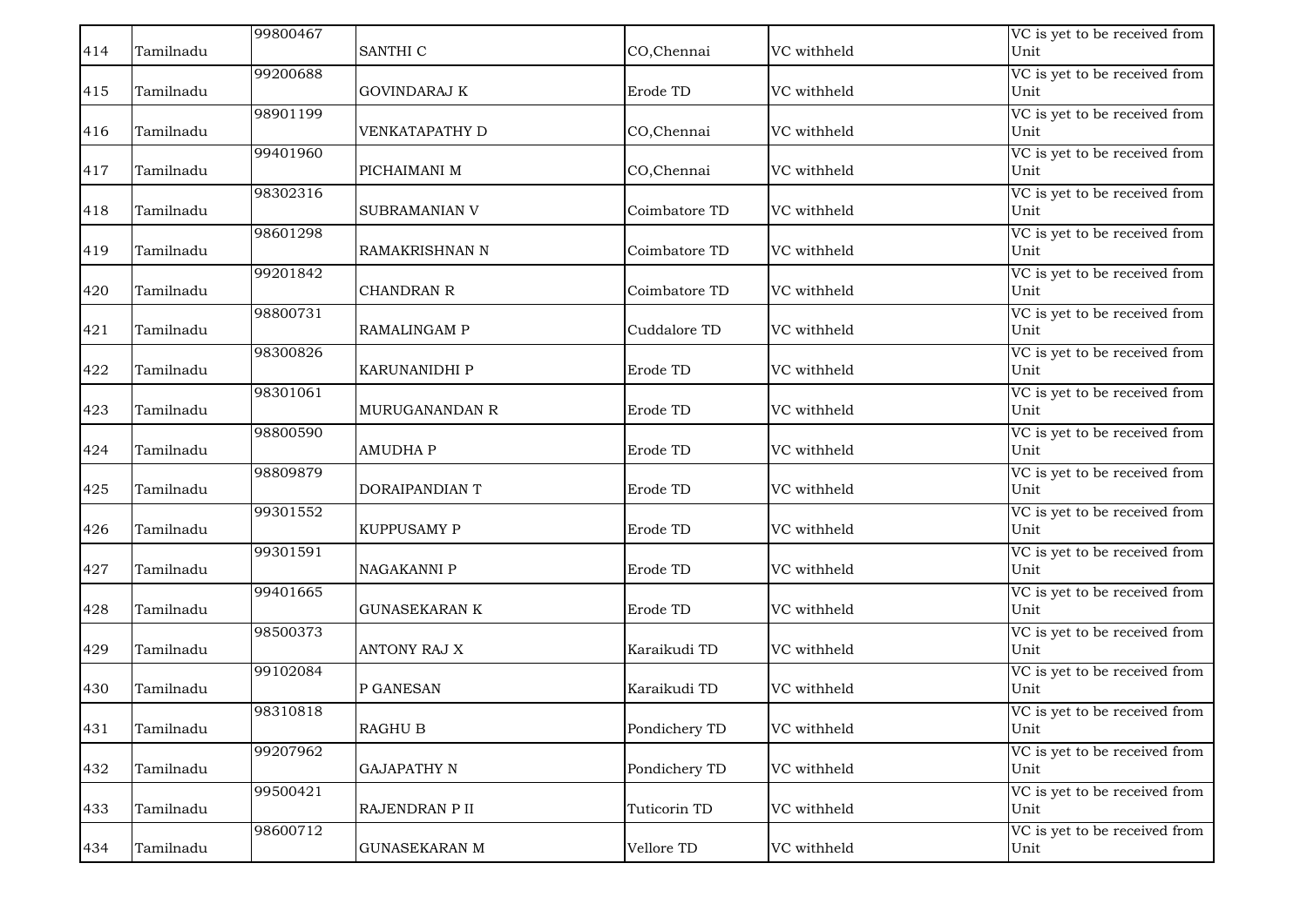|     |           | 98600474 |                      |                 |                                  | VC is yet to be received from         |
|-----|-----------|----------|----------------------|-----------------|----------------------------------|---------------------------------------|
| 435 | Tamilnadu |          | RADHAKRISHNAN.S.S.G  | Virudhunagar TD | VC withheld                      | Unit                                  |
|     |           | 98302543 |                      |                 |                                  | VC is yet to be received from         |
| 436 | Tamilnadu |          | JAYASHRI L NARAYANAN | Coimbatore TD   | VC withheld                      | Unit                                  |
|     |           | 98504862 |                      |                 |                                  | VC is yet to be received from         |
| 437 | Tamilnadu |          | <b>KOWSALYA R</b>    | Coimbatore TD   | VC withheld                      | Unit                                  |
|     |           | 99500613 |                      |                 |                                  | VC is yet to be received from         |
| 438 | Tamilnadu |          | VINCENT PAULRAJ A    | Karaikudi TD    | VC withheld                      | Unit                                  |
|     |           | 98600576 |                      |                 |                                  | VC is yet to be received from         |
| 439 | Tamilnadu |          | LAKSHMINARAYANAN S   | Salem TD        | VC withheld                      | Unit                                  |
|     |           | 98600626 |                      |                 |                                  | VC is yet to be received from         |
| 440 | Tamilnadu |          | PANDIAN D            | Salem TD        | VC withheld                      | Unit                                  |
|     |           |          |                      |                 |                                  |                                       |
|     |           | 98600601 |                      |                 |                                  | VC is yet to be received from         |
| 441 | Tamilnadu |          | ANANDAKRISHNAN J     | Salem TD        | VC withheld                      | Unit                                  |
|     |           | 98600652 |                      |                 |                                  | VC is yet to be received from         |
| 442 | Tamilnadu |          | <b>SEKAR P</b>       | Salem TD        | VC withheld                      | Unit                                  |
|     |           | 99602142 |                      |                 |                                  | VC is yet to be received from         |
| 443 | Tamilnadu |          | PUSHPARAJ ND         | Dharmapuri TD   | VC withheld                      | Unit                                  |
|     |           | 97908360 |                      |                 |                                  | VC is yet to be received from         |
| 444 | Tamilnadu |          | N.CHANDRASEKARAN     | <b>CHTD</b>     | VC withheld                      | Unit                                  |
|     |           | 98308756 |                      |                 |                                  | VC is yet to be received from         |
| 445 | Tamilnadu |          | <b>K.NAGAN</b>       | <b>CHTD</b>     | VC withheld                      | Unit                                  |
|     |           | 99206860 |                      |                 |                                  | VC is yet to be received from         |
| 446 | Tamilnadu |          | R.VIJAYASARATHY      | <b>CHTD</b>     | VC withheld                      | Unit                                  |
|     |           |          |                      |                 |                                  |                                       |
| 447 | Tamilnadu | 99505255 | A.WILSON DAVID       | <b>CHTD</b>     | VC withheld                      | VC is yet to be received from<br>Unit |
|     |           |          |                      |                 |                                  |                                       |
|     |           | 99600337 |                      |                 |                                  | VC is yet to be received from         |
| 448 | Tamilnadu |          | A.RADHIKA            | <b>CHTD</b>     | VC withheld                      | Unit                                  |
|     |           | 6241     |                      |                 |                                  | VC is yet to be received from         |
| 449 | Tamilnadu |          | A.SUNDERRAJAN        | <b>CHTD</b>     | VC withheld                      | Unit                                  |
|     |           | 6579     |                      |                 |                                  | VC is yet to be received from         |
| 450 | Tamilnadu |          | N.KARUNAKARAN        | <b>CHTD</b>     | VC withheld                      | Unit                                  |
|     |           | 98402072 |                      |                 |                                  | VC is yet to be received from         |
| 451 | Tamilnadu |          | <b>M TARANATH</b>    | <b>STR</b>      | VC withheld                      | Unit                                  |
|     |           | 98106640 |                      |                 |                                  | VC is yet to be received from         |
| 452 | Tamilnadu |          | RANGASWAMY K C       | <b>STR</b>      | VC withheld                      | Unit                                  |
|     |           | 98306101 |                      |                 |                                  | VC is yet to be received from         |
| 453 | Tamilnadu |          | SHARANAGOUDA PATIL   | <b>STR</b>      | VC withheld                      | Unit                                  |
|     |           |          |                      |                 |                                  |                                       |
|     |           | 99200483 | K. Pandian           | Trichy          | Password of retiree locked could | Cases to be uploaded in               |
| 454 | Tamilnadu |          |                      |                 | not be opened                    | <b>SAMPANN</b>                        |
|     |           | 99307818 |                      |                 | Not uploaded due to Mobile no.   | Cases to be uploaded in               |
| 455 | Tamilnadu |          | A. Anthony           | CHTD North      | problem                          | <b>SAMPANN</b>                        |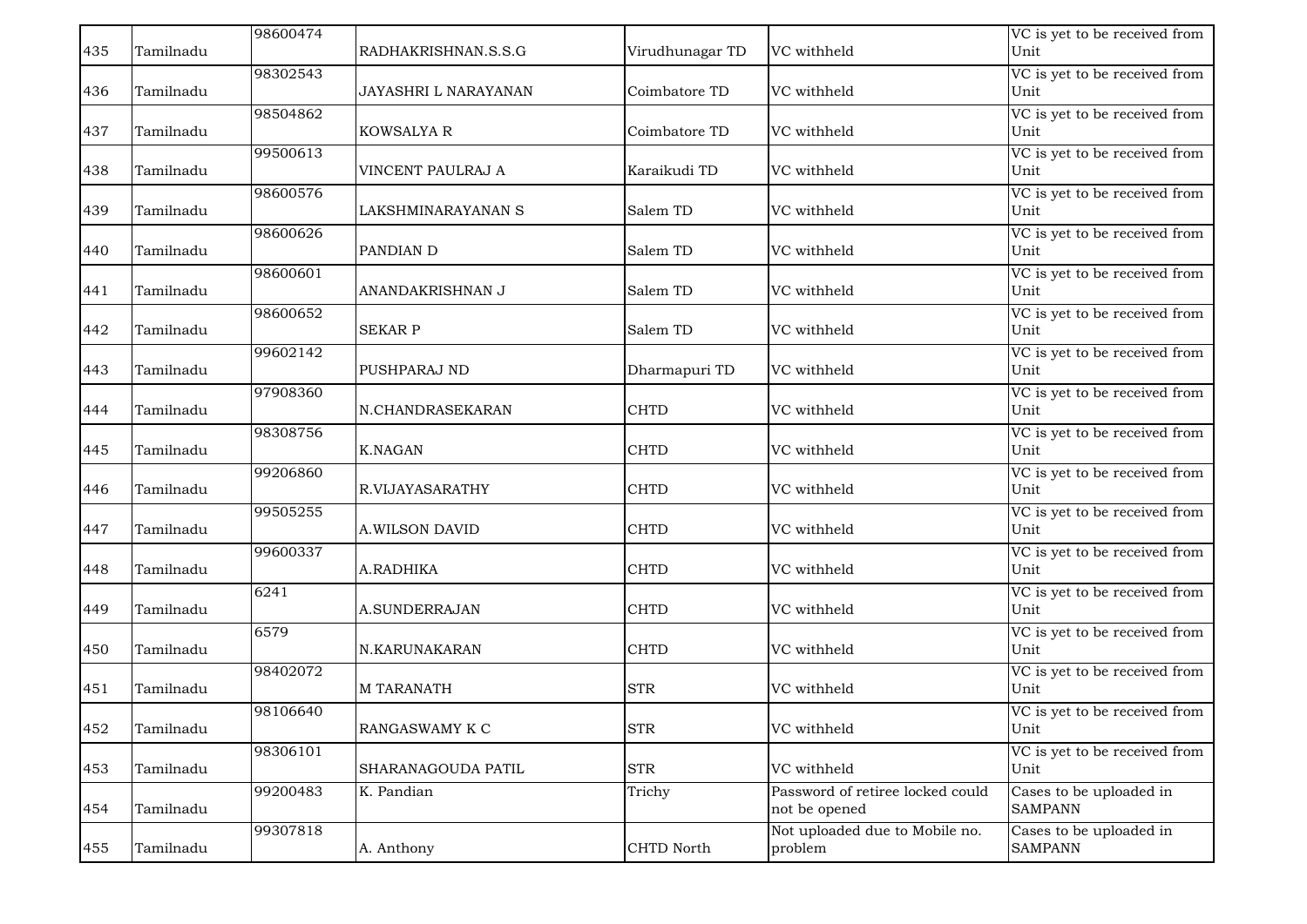| 456 | Tamilnadu          | 99305436 | K.R. Dharanipathi         | CHTD North         | Not uploaded due to Mobile no.<br>problem          | Cases to be uploaded in<br><b>SAMPANN</b>                                      |
|-----|--------------------|----------|---------------------------|--------------------|----------------------------------------------------|--------------------------------------------------------------------------------|
| 457 | Tamilnadu          | 99407005 | A. Mary                   | <b>CHTD North</b>  | Not uploaded due to Mobile no.<br>problem          | Cases to be uploaded in<br><b>SAMPANN</b>                                      |
| 458 | Tamilnadu          | 99604292 | M. Ramalingam             | CHTD South         | Not uploaded due to Mobile no.<br>problem          | Cases to be uploaded in<br><b>SAMPANN</b>                                      |
| 459 | Tamilnadu          | 98604279 | A. Joseph thiraviyaraj    | <b>CHTD South</b>  | Not uploaded due to Mobile no.<br>problem          | Cases to be uploaded in<br><b>SAMPANN</b>                                      |
| 460 | Tamilnadu          | 98702780 | R. Thirunavukkarasu       | CHTD West          | Not uploaded due to Mobile no.<br>problem          | Cases to be uploaded in<br><b>SAMPANN</b>                                      |
| 461 | Tamilnadu          | 98801748 | Swaminathan               | <b>STP</b>         | Profile Mismatch                                   | Cases to be uploaded in<br><b>SAMPANN</b>                                      |
| 462 | Tamilnadu          | 99309211 | P. charles                | CHTD CO            | Profile Mismatch                                   | Cases to be uploaded in<br><b>SAMPANN</b>                                      |
| 463 | Tamilnadu          | 99802120 | S. Ravichandran           | CHTD CO            | Profile Mismatch                                   | Cases to be uploaded in<br><b>SAMPANN</b>                                      |
| 464 | Tamilnadu          | 99505021 | P. Jaishankar             | <b>CHTD NORTH</b>  | Profile Mismatch                                   | Cases to be uploaded in<br><b>SAMPANN</b>                                      |
| 465 | Tamilnadu          | 99505406 | T. Shanmugam              | CHTD NORTH         | Profile Mismatch                                   | Cases to be uploaded in<br><b>SAMPANN</b>                                      |
| 466 | Tamilnadu          | 98800366 | SIKKANDER BATCHA K        | Madurai            | Profile Mismatch                                   | Cases to be uploaded in<br><b>SAMPANN</b>                                      |
| 467 | Tamilnadu          | 99508567 | K. SELVARAJ               | <b>CHTD SOUTH</b>  | Pension Papers not submitted                       | Pension papers yet to be<br>received from SSA                                  |
| 468 | $NE-I$             | 99206361 | Bijaya Kumar Panda        | CO Shillong        | Form 7 duly filled yet to be<br>received from BSNL | Official has not submitted<br>his pension papers till date<br>informed by BSNL |
| 469 |                    | 98110290 | Praveen Kumar             | Muzaffarnagar      | Not received from BSNL                             | Not received from BSNL                                                         |
| 470 | <b>CCA UP WEST</b> | 98905287 | Edvin                     | Aligarh            | Not received from BSNL                             | Not received from BSNL                                                         |
| 471 | <b>CIRCLE</b>      | 98603080 | Ajay Kumar Rai            | Noida              | Not received from BSNL                             | VC Withheld                                                                    |
| 472 |                    | 99305870 | Ansar Ahmed               | Etawah             | Not received from BSNL                             | VC Withheld                                                                    |
| 473 |                    | 98405756 | Sone Lal                  | Saharanpur         | VC Withheld                                        | VC Withheld                                                                    |
| 474 |                    | 98116870 | Santosh Kumar Chauhan     | Agra               | VC Withheld                                        | VC Withheld                                                                    |
| 475 | <b>CCA UP WEST</b> | 99208604 | Durga Prasad              | Bareilly           | VC Withheld                                        | VC Withheld                                                                    |
| 476 | <b>CIRCLE</b>      | 98405912 | Karamvir Singh            | Ghaziabad          | VC Withheld                                        | VC Withheld                                                                    |
| 477 |                    | 98105451 | Dwarika Prasad Sharma     | Mathura            | VC Withheld                                        | VC Withheld                                                                    |
| 478 |                    | 98910193 | Som Pal Singh-I           | Moradabad          | VC Withheld                                        | VC Withheld                                                                    |
| 479 | <b>CCA UP EAST</b> | 99408846 | Mr. RAM SAJIWAN PATEL     | Allahabad TD       | Vigilance Clearence                                | VC witheld by Unit<br>concerned                                                |
| 480 | <b>CCA UP EAST</b> | 98803582 | Mr. Ashok Kumar Singh     | <b>BAHRAICH TD</b> | Vigilance Clearence                                | VC witheld by Unit<br>concerned                                                |
| 481 | <b>CCA UP EAST</b> | 3972     | Mr. RAMESH CHANDRA PANDEY | Basti TD           | Vigilance Clearence                                | VC witheld by Unit<br>concerned                                                |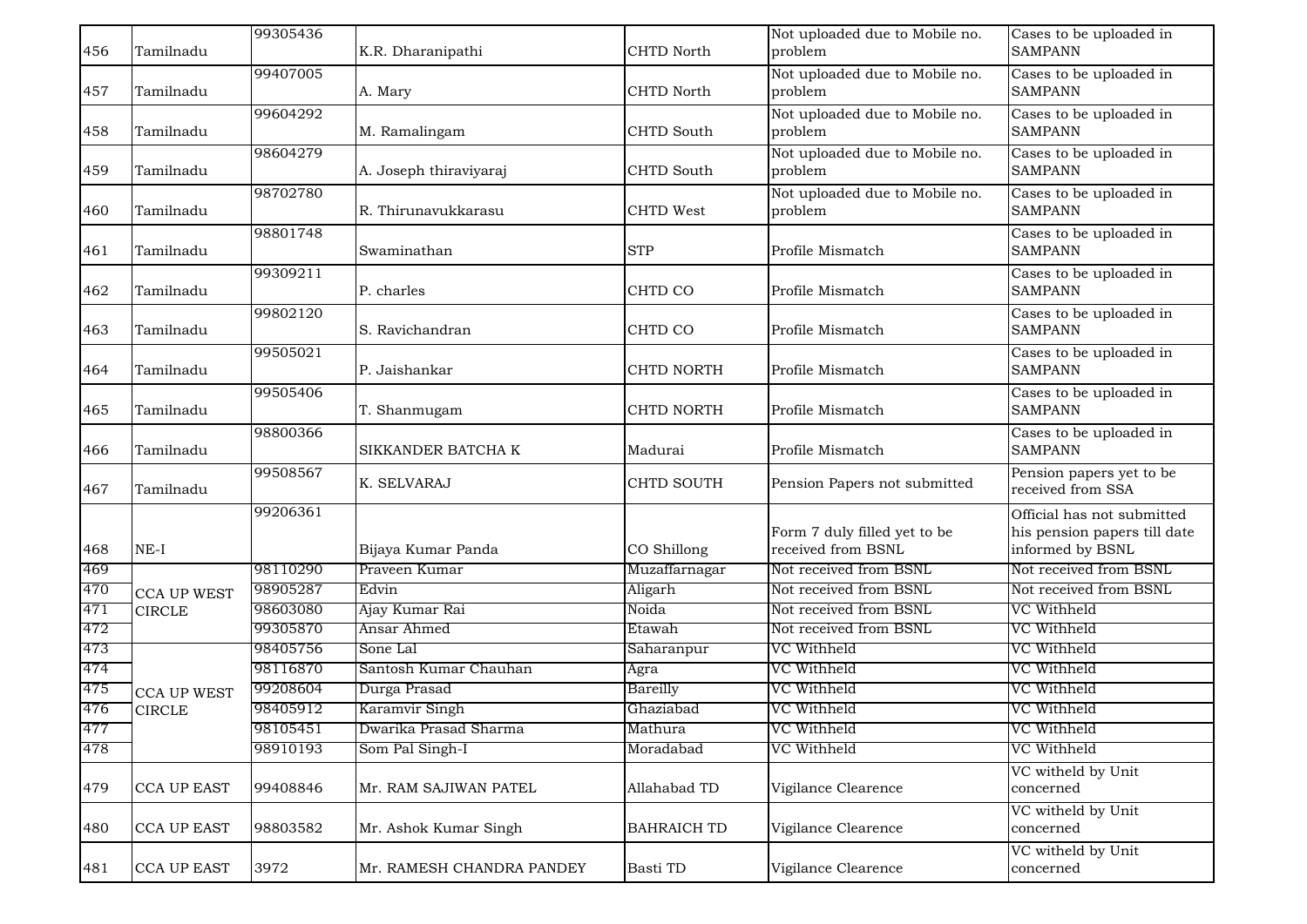| 482        | <b>CCA UP EAST</b>                       | 98809033             | Mr. MANOJ KUMAR                                  | CO,Lucknow             | Vigilance Clearence             | VC witheld by Unit<br>concerned                                             |
|------------|------------------------------------------|----------------------|--------------------------------------------------|------------------------|---------------------------------|-----------------------------------------------------------------------------|
| 483        | <b>CCA UP EAST</b>                       | 99504785             | Mr. OM PRAKASH SRIVASTAVA                        | Kanpur TD              | Vigilance Clearence             | VC witheld by Unit<br>concerned                                             |
| 484        | <b>CCA UP EAST</b>                       | 98702022             | Mr. Ram Gopal Pandey                             | Unnao TD               | Vigilance Clearence             | VC witheld by Unit<br>concerned                                             |
| 485        | <b>CCA UP EAST</b>                       | 99207877             | Mr. ASHOK KUMAR SINGH                            | Varanasi TD            | Vigilance Clearence             | VC witheld by Unit<br>concerned                                             |
| 486        | <b>CCA UP EAST</b>                       | 99204783             | Mr. RAM AUTAR                                    | Barabanki TD           | PO Wanting                      | The work of Collectiing POs<br>is in progress by o/o CGMT<br><b>UP East</b> |
| 487        | <b>CCA UP EAST</b>                       | 12713                | Mr. YAMUNA SINGH YADAV                           | Ghazipur TD            | PO Wanting                      | The work of Collectiing POs<br>is in progress by o/o CGMT<br><b>UP East</b> |
| 488        | <b>CCA UP EAST</b>                       | 11216                | Mr.HARI SHANKAR SINGH YADAV                      | Ghazipur TD            | PO Wanting                      | The work of Collectiing POs<br>is in progress by o/o CGMT<br><b>UP East</b> |
| 489        | <b>CCA UP EAST</b>                       | 99705303             | Mr. MAHESH CHANDRA                               | Jhansi TD              | PO Wanting                      | The work of Collectiing POs<br>is in progress by o/o CGMT<br><b>UP East</b> |
| 490        | <b>CCA UP EAST</b>                       | 306074               | Mr. SURESH BAHADUR SINGH                         | Pratapgarh TD          | PO Wanting                      | The work of Collectiing POs<br>is in progress by o/o CGMT<br><b>UP East</b> |
| 491        | <b>CCA UP EAST</b>                       | 98503963             | MR. PRADEEP KUMAR SRIVASTAVA                     | Bahraich TD            | Non receipt of Case             | Case yet to be received from<br><b>BNSL Unit</b>                            |
| 492        | <b>CCA UP EAST</b>                       | 98402999             | MR. DHARM DEO                                    | <b>GORAKPUR TD</b>     | Non receipt of Case             | Case yet to be received from<br><b>BNSL Unit</b>                            |
| 493        | <b>CCA UP EAST</b>                       | 5346                 | Mr. DILIP SINGH                                  | Sultanpur TD           | Non receipt of Case             | Case yet to be received from<br><b>BNSL Unit</b>                            |
| 494        | <b>CCA UP EAST</b>                       | 12664                | Mr. RAM PHOOL YADAV                              | Sultanpur TD           | Non receipt of Case             | Case yet to be received from<br><b>BNSL Unit</b>                            |
| 495        | <b>CCA UP EAST</b>                       | 99605910             | Mr. RAM MANORATH PAL                             | Sultanpur TD           | Non receipt of Case             | Case yet to be received from<br><b>BNSL Unit</b>                            |
| 496        | <b>CCA UP EAST</b>                       | 7110                 | MR. VAS DEO                                      | <b>VARANASI TD</b>     | Non receipt of Case             | Case yet to be received from<br><b>BNSL Unit</b>                            |
| 497        | <b>CCA UP EAST</b>                       | 99208565             | Mr. JAGDISH PRASAD                               | Allahabad TD           | PENDING AT RETIREE STAGE        | Pending at BSNL end                                                         |
| 498<br>499 | <b>CCA UP EAST</b><br><b>CCA UP EAST</b> | 98701836<br>99204975 | Mr. VIJAY BAHADUR YADAV<br>Mrs. PREETI TAHILIANI | Deoria TD<br>Jhansi TD | AT FORM 7<br><b>SENT TO PAO</b> | Pending at BSNL end<br>Pending at BSNL end                                  |
| 500        | <b>CCA UP EAST</b>                       | 98218033             | Mr. VINOD KUMAR                                  | Lucknow TD             | AT FORM 7                       | Pending at BSNL end                                                         |
| 501        | <b>CCA UP EAST</b>                       | 99306950             | Mr. RAKESH SINGH                                 | Lucknow TD             | AT FORM 7                       | Pending at BSNL end                                                         |
| 502        | <b>CCA UP EAST</b>                       | 99412418             | Mr. ISTDEO SINGH                                 | Lucknow TD             | AT FORM 7                       | Pending at BSNL end                                                         |
| 503        | <b>CCA UP EAST</b>                       | 98908074             | Mr. MEHFOOZ ALI                                  | Lucknow TD             | PENDING AT RETIREE STAGE        | Pending at BSNL end                                                         |
| 504        | <b>CCA UP EAST</b>                       | 99005427             | Ms. SUNDARA DEVI                                 | Lucknow TD             | PENDING AT RETIREE STAGE        | Pending at BSNL end                                                         |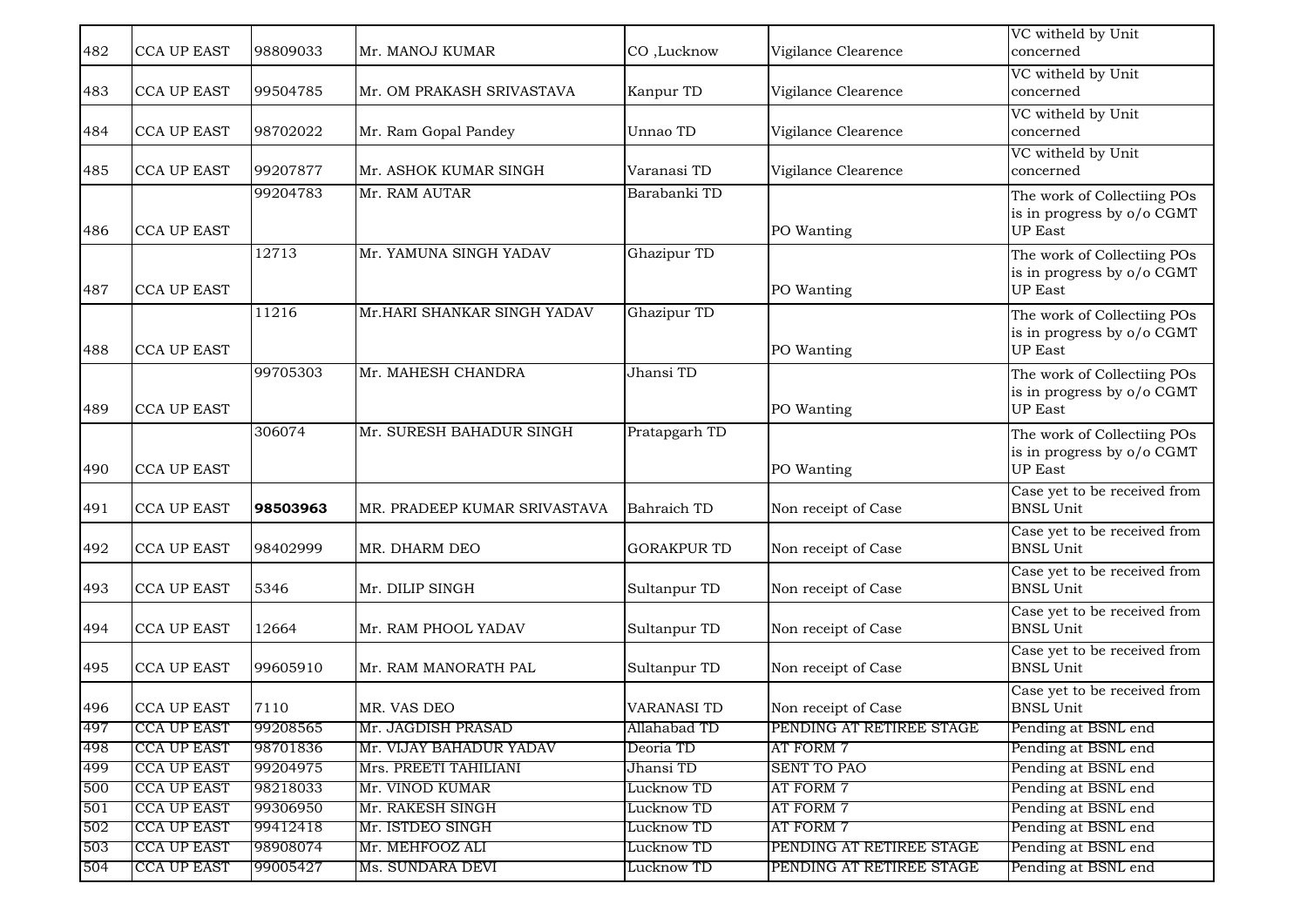| 505 | <b>CCA UP EAST</b>  | 99207495  | Mr. VIJAY KUMAR           | Lucknow TD     | PENDING AT RETIREE STAGE                       | Pending at BSNL end                                                                                                                  |
|-----|---------------------|-----------|---------------------------|----------------|------------------------------------------------|--------------------------------------------------------------------------------------------------------------------------------------|
| 506 | <b>CCA UP EAST</b>  | 99510399  | Mr. SANJAY BALMIKI        | Lucknow TD     | AT FORM RECEIVED                               | Pending at BSNL end                                                                                                                  |
| 507 | <b>CCA UP EAST</b>  | 99412912  | Mr. GORAKH NATH           | Lucknow TD     | AT FORM RECEIVED                               | Pending at BSNL end                                                                                                                  |
| 508 | CCA UP EAST         | 98207627  | Mr. ANIL KUMAR PATHAK     | Sultanpur TD   | AT FORM 7                                      | Pending at BSNL end                                                                                                                  |
| 509 | <b>CCA UP EAST</b>  | 99801980  | Mr. KRISHNA MOHAN         | Lucknow TD     | INCOMPLETE PAPERS RECEIVED<br><b>FROM UNIT</b> | Pending at BSNL end                                                                                                                  |
| 510 | <b>CCA UP EAST</b>  | 99415299  | Mr. RAM BABU              | Lucknow TD     | FORM3,5, UNDERTAKING &<br>MANDATE REQUIRED     | Pending at BSNL end                                                                                                                  |
| 511 | <b>CCA UP EAST</b>  | 199309222 | MR. RAJENDER              | Lucknow TD     | INCOMPLETE CASE RECEIVED                       | Pending at BSNL end                                                                                                                  |
| 512 | <b>CCA UP EAST</b>  | 99601399  | Mr. RAJ KUMAR MAURYA II   | Pratapgarh TD  | <b>INCOMPLETE FAMILY DETAILS</b>               | Pending at BSNL end                                                                                                                  |
| 513 | <b>BIHAR CIRCLE</b> | 98705123  | Mr. MUNNA PANDEY          | Bettiah TD     | Case not received                              | Service Book and pension<br>paper not received till date                                                                             |
| 514 | <b>BIHAR CIRCLE</b> | 98501898  | Mr. SHIVA KANT DUBEY      | Chapra TD      | VC withheld                                    | Discipliniary cases pending                                                                                                          |
| 515 | <b>BIHAR CIRCLE</b> | 98901486  | Mr. KHURSHID ANWAR        | Chapra TD      | VC withheld                                    | Discipliniary cases pending                                                                                                          |
| 516 | <b>BIHAR CIRCLE</b> | 7937      | Mr. RAMDAYAL RAM          | Munger TD      | VC withheld                                    | Discipliniary cases pending                                                                                                          |
| 517 | <b>BIHAR CIRCLE</b> | 98314158  | Mr. PRAMOD KUMAR SINGH    | Patna TD       | VC withheld                                    | Discipliniary cases pending                                                                                                          |
| 518 | <b>BIHAR CIRCLE</b> | 99504206  | Mr. AWADHESH KUMAR YADAV  | Chapra TD      | VC withheld                                    | Court/CBI case pending.                                                                                                              |
| 519 | <b>BIHAR CIRCLE</b> | 99602311  | Mr. HARI CHARAN SINGH     | Chapra TD      | VC withheld                                    | Court/CBI case pending.                                                                                                              |
| 520 | <b>BIHAR CIRCLE</b> | 99801450  | Mr. SRIKISUN PRASAD       | Chapra TD      | VC withheld                                    | Court/CBI case pending.                                                                                                              |
| 521 | <b>BIHAR CIRCLE</b> | 98012723  | Mr. DINESH CHANDRA VERMA  | CO Patna       | VC withheld                                    | Court/CBI case pending.                                                                                                              |
| 522 | <b>BIHAR CIRCLE</b> | 98408060  | Mr. NARESH CHOUDHARY      | CO Patna       | VC withheld                                    | Court/CBI case pending.                                                                                                              |
| 523 | <b>BIHAR CIRCLE</b> | 99005705  | Mr. RAJU KUMAR GUPTA      | CO Patna       | VC withheld                                    | Court/CBI case pending.                                                                                                              |
| 524 | <b>BIHAR CIRCLE</b> | 98105867  | Mr. SUNIL KUMAR           | CO, Patna      | VC withheld                                    | Court/CBI case pending.                                                                                                              |
| 525 | <b>BIHAR CIRCLE</b> | 99406526  | Mr. BECHAN PRASAD         | Hajipur TD     | VC withheld                                    | Court/CBI case pending.                                                                                                              |
| 526 | <b>BIHAR CIRCLE</b> | 99903303  | Mr. PRABHU SAH            | Motihari TD    | VC withheld                                    | Court/CBI case pending.                                                                                                              |
| 527 | <b>BIHAR CIRCLE</b> | 103489    | Mr. JITENDRA KUMAR        | Munger TD      | VC withheld                                    | Court/CBI case pending.                                                                                                              |
| 528 | <b>BIHAR CIRCLE</b> | 98914079  | Mr. RAMANAND ANAND        | Patna TD       | VC withheld                                    | Court/CBI case pending.                                                                                                              |
| 529 | <b>BIHAR CIRCLE</b> | 98914235  | Mr. UMESH CHOUDHARY       | Patna TD       | VC withheld                                    | Court/CBI case pending.                                                                                                              |
| 530 | <b>BIHAR CIRCLE</b> | 99312523  | Mr. CHATTU LAL RAI        | Patna TD       | VC withheld                                    | Court/CBI case pending.                                                                                                              |
| 531 | <b>BIHAR CIRCLE</b> | 98218804  | Mr. NIRMAL THAKUR         | Chhapra TD     | PO issue                                       | P.O not available.                                                                                                                   |
| 532 | <b>BIHAR CIRCLE</b> | 99602804  | Mr. YOGENDRA KUMAR SHARMA | Muzaffarpur TD | PO issue                                       | P.O not available.                                                                                                                   |
| 533 | <b>BIHAR CIRCLE</b> | 100963    | Mr. SUBODH KUMAR GAMI     | Katihar TD     | Other issue.                                   | TSM from 12.04.2001 and<br>PO effective from<br>01.10.2000. SB returned on<br>14.08.2020.                                            |
| 534 | <b>BIHAR CIRCLE</b> | 10094     | Mrs. DHANESHWARI DEVI     | Patna TD       | Other issue.                                   | RM with DOJ on 13.10.2000.<br>No record of TSM period<br>prior to that. But PO issued<br>with date of absorption from<br>01.10.2000. |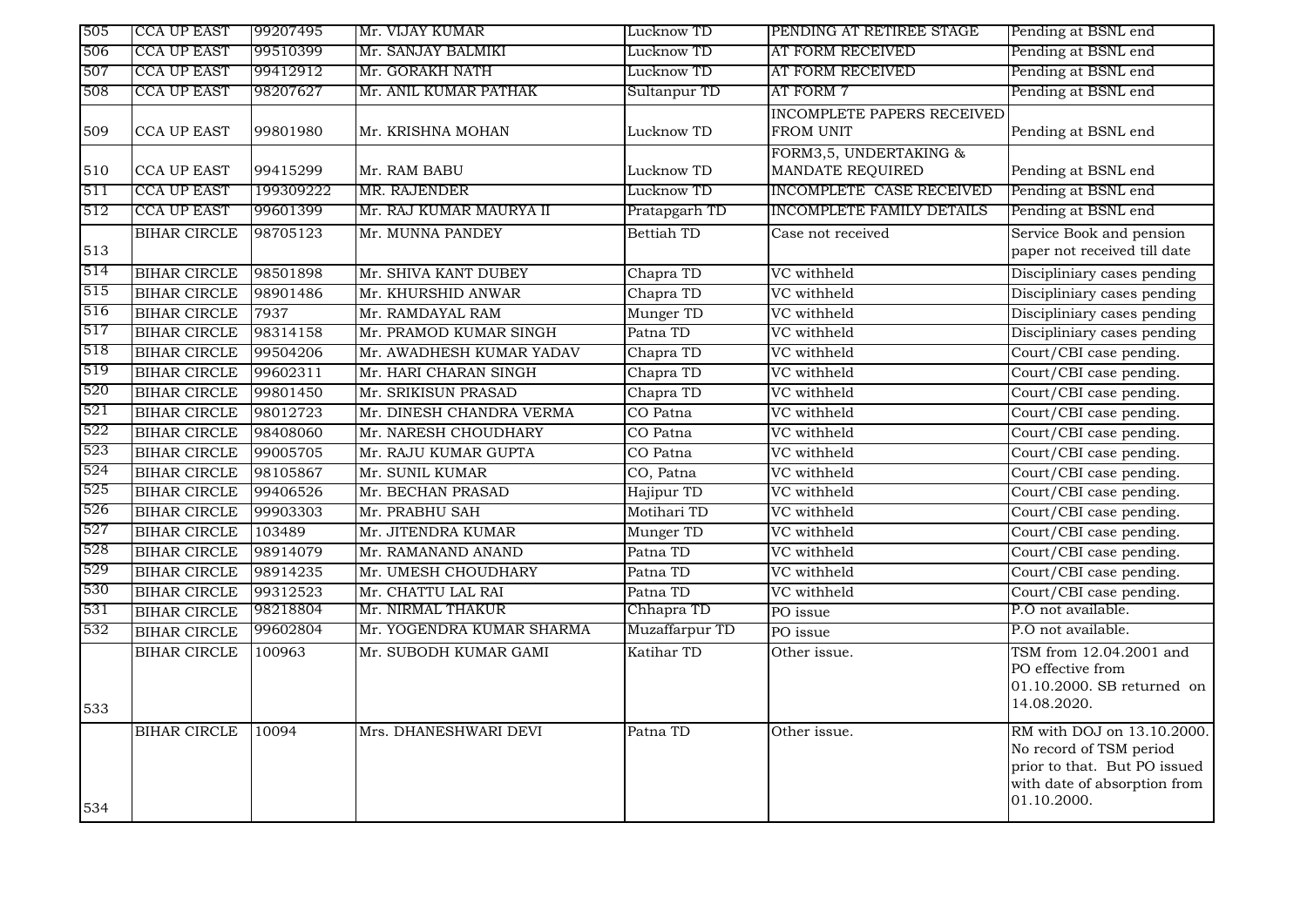| 535 | <b>BIHAR CIRCLE</b>       | 12650     | Mr. RAM GAHAN SINGH       | Sasaram TD        | Other issue.                                        | PO with date of absorption<br>from 19.07.2001. No<br>authority for a later date of<br>absorption is<br>furnished/available.                                                                                 |
|-----|---------------------------|-----------|---------------------------|-------------------|-----------------------------------------------------|-------------------------------------------------------------------------------------------------------------------------------------------------------------------------------------------------------------|
| 536 | <b>BIHAR CIRCLE</b>       | 103889    | Mr. ALIMUDDIN ANSARI      | Arrah TD          | Other issue.                                        | Was working as DRM (Ty.<br>Status) wef 01.10.89, DOA<br>as motor Driver on<br>06.01.2001. PO with date of<br>absorption from 06.01.2001<br>issued under no.27-<br>1/GUJ/BHUJ /446/2001<br>dated 16.01.2002. |
|     | <b>BIHAR CIRCLE</b>       | 12882     | Mr. CHANDRAMA RAUT        | Motihari TD       | Other issue.                                        | Proper document relating to                                                                                                                                                                                 |
| 537 |                           |           |                           |                   |                                                     | second marriage not<br>received.                                                                                                                                                                            |
| 538 | CCA J & K                 | 198917697 | Roshan Lal Bhat           | <b>GMT</b> Leh    | Court case/ CBI Case                                | Court case pending                                                                                                                                                                                          |
| 539 | CCA J & K                 | 199208997 | Naseeb Singh              | <b>GMTD Jammu</b> | Court case/CBI case                                 | Court case pending                                                                                                                                                                                          |
| 540 | Telangana circle 99306478 |           | Mr. PRASAD RAO B          | Hyderabad TD      | Death before 31-01-2020 not<br>Considered as VRS-19 | Pension Claim Papers Not<br>Received                                                                                                                                                                        |
| 541 | Telangana circle 99602587 |           | Mr. SATYANARAYANA G       | Hyderabad TD      | Death before 31-01-2020 not<br>Considered as VRS-19 | Pension Claim Papers Not<br>Received                                                                                                                                                                        |
| 542 | Telangana circle 98701623 |           | Mr. PRAVEEN KUMAR P       | Warangal TD       | Death before 31-01-2020 not<br>Considered as VRS-19 | PPO issued                                                                                                                                                                                                  |
| 543 | Telangana circle 99403264 |           | Mr. GOPAL SINGH S         | Hyderabad TD      | Noticed Omissions referred to<br><b>UNIT</b>        | Objection-Pending with<br><b>BSNL</b>                                                                                                                                                                       |
| 544 | Telangana circle 99406103 |           | Mr. JANAKI RAM PASUPULETI | Hyderabad TD      | Noticed Omissions referred to<br><b>UNIT</b>        | Objection-Pending with<br><b>BSNL</b>                                                                                                                                                                       |
| 545 | Telangana circle 99001338 |           | Mr. J DATTATRI RAO        | Hyderabad TD      | Noticed Omissions referred to<br><b>UNIT</b>        | Objection-Pending with<br><b>BSNL</b>                                                                                                                                                                       |
| 546 | Telangana circle 81       |           | Mr. LAXMINARASIMHA RAO V  | CO Hyderabd       | Noticed Omissions referred to<br><b>UNIT</b>        | Objection-Pending with<br><b>BSNL</b>                                                                                                                                                                       |
| 547 | Telangana circle 99000380 |           | Mr. BASAPPA G             | CO Hyderabd       | Referred to Delhi Help Desk                         | Descripency in Spouse Date<br>of Birth                                                                                                                                                                      |
| 548 | Telangana circle 98903041 |           | Mr. RAVINDRANATH KUMAR Y  | Adilabad TD       | Noticed Omissions referred to<br><b>UNIT</b>        | Requested to review the dies<br>non with break in service                                                                                                                                                   |
| 549 | Telangana circle          | 98307524  | Mr. KANIGIRI RAMA PRASAD  | Hyderabad TD      | Provisional Pension                                 | Vigilence Clearance Pending                                                                                                                                                                                 |
| 550 | Telangana circle          | 99003572  | Mr. ANIL KUMAR            | Hyderabad TD      | Provisional Pension                                 | Vigilence Clearance Pending                                                                                                                                                                                 |
| 551 | Telangana circle          | 98701119  | Mr. RAM MOHAN KOPPU       | Hyderabad TD      | Provisional Pension                                 | Vigilence Clearance Pending                                                                                                                                                                                 |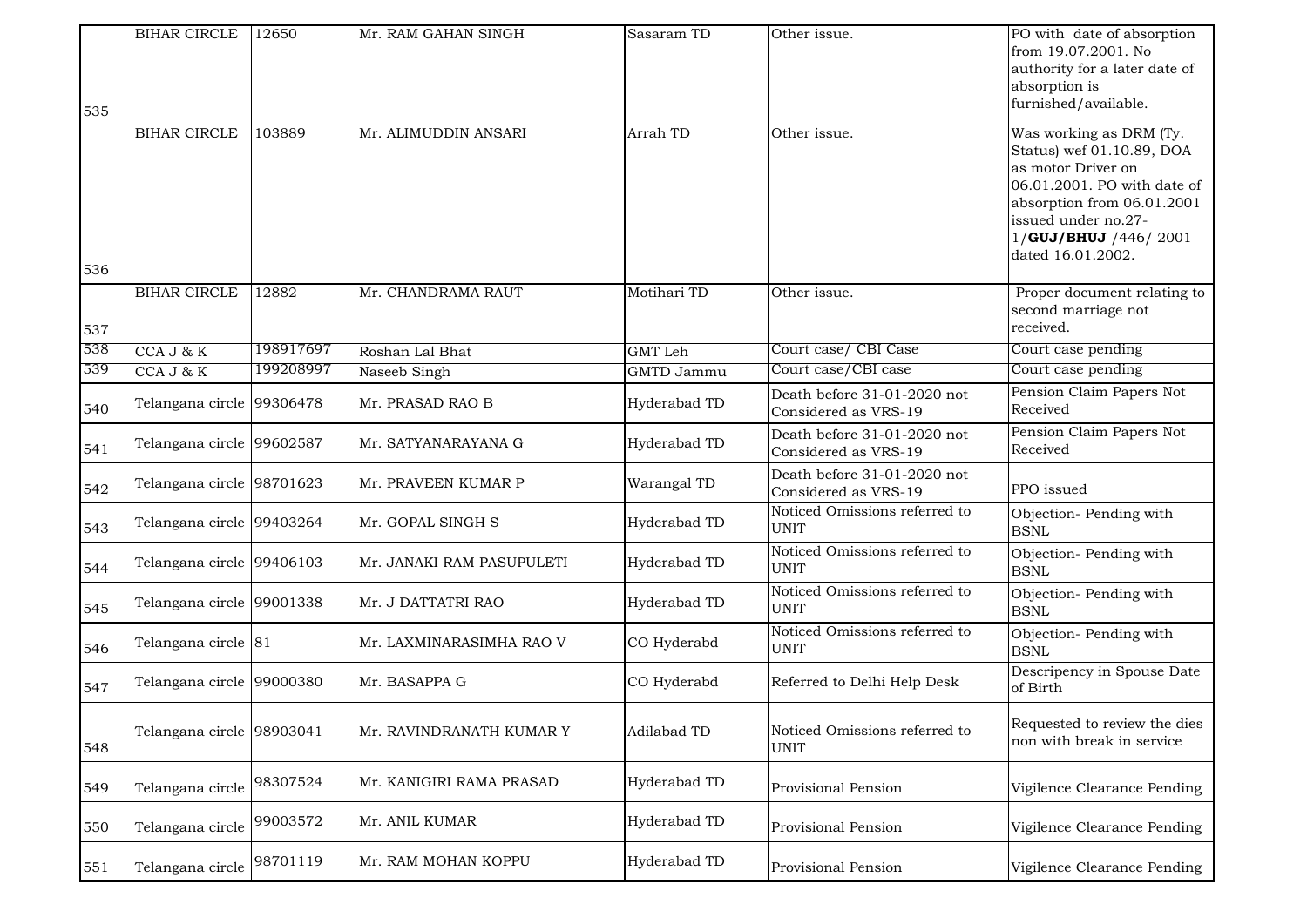| 552 | Telangana circle | 99602585 | Mr. IQBAL KHAN            | Hyderabad TD                    | Provisional Pension                               | Vigilence Clearance Pending                                   |
|-----|------------------|----------|---------------------------|---------------------------------|---------------------------------------------------|---------------------------------------------------------------|
| 553 | Telangana circle | 98207157 | Mr. SREENIVASA RAO GADDAM | Khammam TD                      | Provisional Pension                               | Vigilence Clearance Pending                                   |
| 554 | Telangana circle | 98604166 | Mr. RAJESHWER POLASA      | Karimnagar TD                   | Provisional Pension                               | Vigilence Clearance Pending                                   |
| 555 | Telangana circle | 98501761 | Mr. SURAJ SINGH K         | CO Hyderabd                     | Provisional Pension                               | Vigilence Clearance Pending                                   |
| 556 | Telangana circle | 99701178 | Mr. OSMAN SK              | Hyderabad TD                    | Yet to receive                                    | Service Book Not Received                                     |
| 557 | Telangana circle | 99309158 | Mr. SWAMY M               | Hyderabad TD                    | Yet to receive                                    | Service Book Not Received                                     |
| 558 | Telangana circle | 99504593 | Mr. HASANUDDIN MOHD       | Hyderabad TD                    | Yet to receive                                    | Service Book Not Received                                     |
| 559 | Telangana circle | 99602557 | Mr. KUMAR T               | Hyderabad TD                    | Yet to receive                                    | Service Book Not Received                                     |
| 560 | Telangana circle | 98204083 | Mr. SRAVAN KUMAR P        | Hyderabad TD                    | Yet to receive                                    | Service Book Not Received                                     |
| 561 | Telangana circle | 98803764 | Mr. MURALI KRISHNA T      | CO Hyderabd                     | Yet to receive                                    | Service Book Not Received                                     |
| 562 | Telangana circle | 98307569 | Mr. KHADAR VALI SHAIK     | MahaboobnagarTD                 | Yet to receive                                    | Service Book Not Received                                     |
| 563 | Telangana circle | 99103643 | Mr. SESHAGIRI RAO N       | Hyderabad TD                    | PO wanting                                        | Presidential Order Not<br>Received                            |
| 564 |                  | 11092    | Mr. MURARI                | Dumka TD                        | Cases yet to be received from<br>BSNL/MTNL        | Not received                                                  |
| 565 |                  | 98915822 | Mr. JEETENDRA PRASAD      | Dumka TD                        | Cases yet to be received from<br><b>BSNL/MTNL</b> | Not received                                                  |
| 566 |                  | 98505430 | Mr.JALIM SINGH            | Hazaribagh TD                   | Cases yet to be received from<br><b>BSNL/MTNL</b> | Vigilance Clearance not<br>received                           |
| 567 |                  | 99604975 | Mr.ADITYA KUMAR           | Hazaribagh TD                   | Cases yet to be received from<br><b>BSNL/MTNL</b> | Vigilance Clearance not<br>received                           |
| 568 | Jharkhand        | 99510193 | Mr. SADA NAND PRASAD      | Dumka TD                        | Cases yet to be received from<br>BSNL/MTNL        | Vigilance Clearance not<br>received                           |
| 569 |                  | 99413426 | Mr.Shiv NARAYAN RAM       | Dumka TD                        | Cases yet to be received from<br><b>BSNL/MTNL</b> | Vigilance Clearance not<br>received                           |
| 570 |                  | 10900    | Mr.BIRENDRA KUMAR SINGH   | Dhanbad TD                      | Others                                            | Appoointment after<br>$01.10.2000$ , case returned to<br>unit |
| 571 |                  | 6063     | Mr. RAM NARAYAN KUMAR     | RanchiTD                        | Others                                            | NDC wanting, Difference in<br>LPC and Last Pay                |
| 572 | Odisha           | 98702773 | KHIROD KUMAR MOHARANA     | CGM, Bhubaneswar PO not issued. |                                                   | PO not issued.                                                |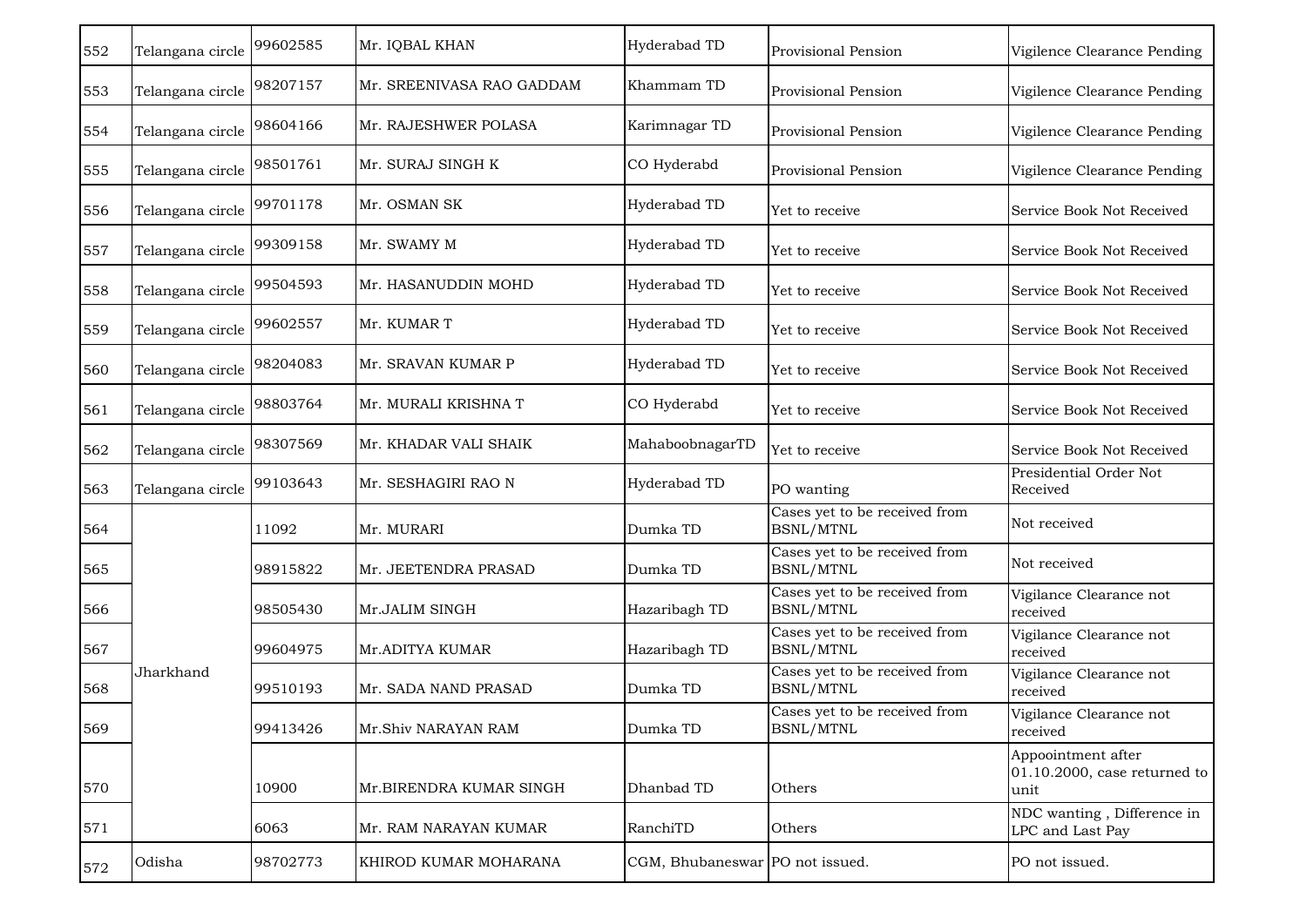| 573 | Odisha                    | 98305102 | <b>GAGAN BEHARI SETHI</b> | GMTD, Berhampur      | Vigilance Clearance   | Vigilance Clearance                         |
|-----|---------------------------|----------|---------------------------|----------------------|-----------------------|---------------------------------------------|
| 574 | Odisha                    | 99103812 | NILAKANTHA NAIK           | GMTDBhawanipatn<br>а | Vigilance Clearance   | Vigilance Clearance                         |
| 575 | Odisha                    | 99102156 | SANJIBANI RAHA            | GMTD,<br>Bhubaneswar | Court Case            | Court Case                                  |
| 576 | Odisha                    | 99316208 | KANHU CHARAN DAS          | GMTD,<br>Bhubaneswar | Vigilance Clearance   | Vigilance Clearance                         |
| 577 | Odisha                    | 99403300 | SATYA NARAYAN PANIGRAHI   | GMTD, Koraput        | Vigilance Clearance   | Vigilance Clearance                         |
| 578 | Odisha                    | 98907234 | RAMA CHANDRA NAYAK        | GMTD, Phulbani       | Vigilance Clearance   | Vigilance Clearance                         |
| 579 | Odisha                    | 99402965 | KANHU CHARAN MOHANTY      | GMTD, Sambalpur      | Vigilance Clearance   | Vigilance Clearance                         |
| 580 |                           | 12205    | Mr. GOUTAM CHAKRABORTY    | CO, Kolkata          | Settlement of Pension | Cases yet to be received                    |
| 581 |                           | 98111268 | Mr. BIJOY KUMAR HELA      | CO, Kolkata          | Settlement of Pension | Cases yet to be received                    |
| 582 |                           | 98608467 | Mr. PARTHA SARATHI BISWAS | CO, Kolkata          | Settlement of Pension | Cases yet to be received                    |
| 583 |                           | 13397    | Mr. SUSANTA KUMAR ROUT    | CTD East             | Settlement of Pension | Cases yet to be received                    |
| 584 |                           | 99105588 | Mr. DEBASISH DAS          | CTD East             | Settlement of Pension | Cases yet to be received                    |
| 585 |                           | 13359    | Mr. SANTOSH KUMAR BARIK   | CTD South            | Settlement of Pension | Cases yet to be received                    |
| 586 | Kolkata Telecom<br>Circle | 98805557 | TAPAN KUMAR GUHA          | CTD North            | Settlement of Pension | Vigilance Clearance withheld                |
| 587 |                           | 99002982 | BIMAL CHANDRA CHOWDHURY   | CTD North            | Settlement of Pension | Vigilance Clearance withheld                |
| 588 |                           | 99508497 | <b>MANIK LAL GHOSH</b>    | CTD West             | Settlement of Pension | Vigilance Clearance withheld                |
| 589 |                           | 98909762 | ARABIND KUMAR CHOWBEY     | <b>CTD</b> East      | Settlement of Pension | Wanting of Presidential order               |
| 590 | CCA Punjab                | 99504201 | Mr Rajesh Kumar Sharma    | Ferozepur            | at BSNL               | Case yet to be received from<br><b>BSNL</b> |
| 591 | CCA Punjab                | 98401973 | Mr Anil Kumar             | Bhatinda             | at BSNL               | Cases pending with Vigilance<br>clearance   |
| 592 | CCA Punjab                | 99402621 | Mr Gulshan Kumar          | Pathankot            | at BSNL               | Cases pending with Vigilance<br>clearance   |
| 593 | <b>CCA</b> Punjab         | 98910331 | Mr Ishwar Dayal Agarwal   | Ropar                | at BSNL               | Cases pending with Vigilance<br>clearance   |
| 594 | CCA Punjab                | 99407936 | Mr Darbara Singh          | Ludhiana             | at BSNL               | Cases pending with Vigilance<br>clearance   |
| 595 | <b>CCA</b> Punjab         | 102148   | Babu Lal                  | Chandigarh           | at BSNL               | Court/ CBI Cases                            |
| 596 | Andhra Pradesh 99305518   |          | NOOKA RAJU THUMMALAPALLI  | East Godavari        | VC pending            | Vigilance clearance is<br>pending           |
| 597 | Andhra Pradesh 99403879   |          | Mr. YEDUKONDALU CHENNAM   | Guntur TD            | _do_                  | Vigilance clearance is<br>pending           |
| 598 | Andhra Pradesh 99204443   |          | <b>MADDULETI S</b>        | Kurnool              | $d$ o $_{-}$          | Vigilance clearance is<br>pending           |
| 599 | Andhra Pradesh 640        |          | RAMAMURTHY HANUMANTHU     | Srikakulam           | $d$ o $_{-}$          | Vigilance clearance is<br>pending           |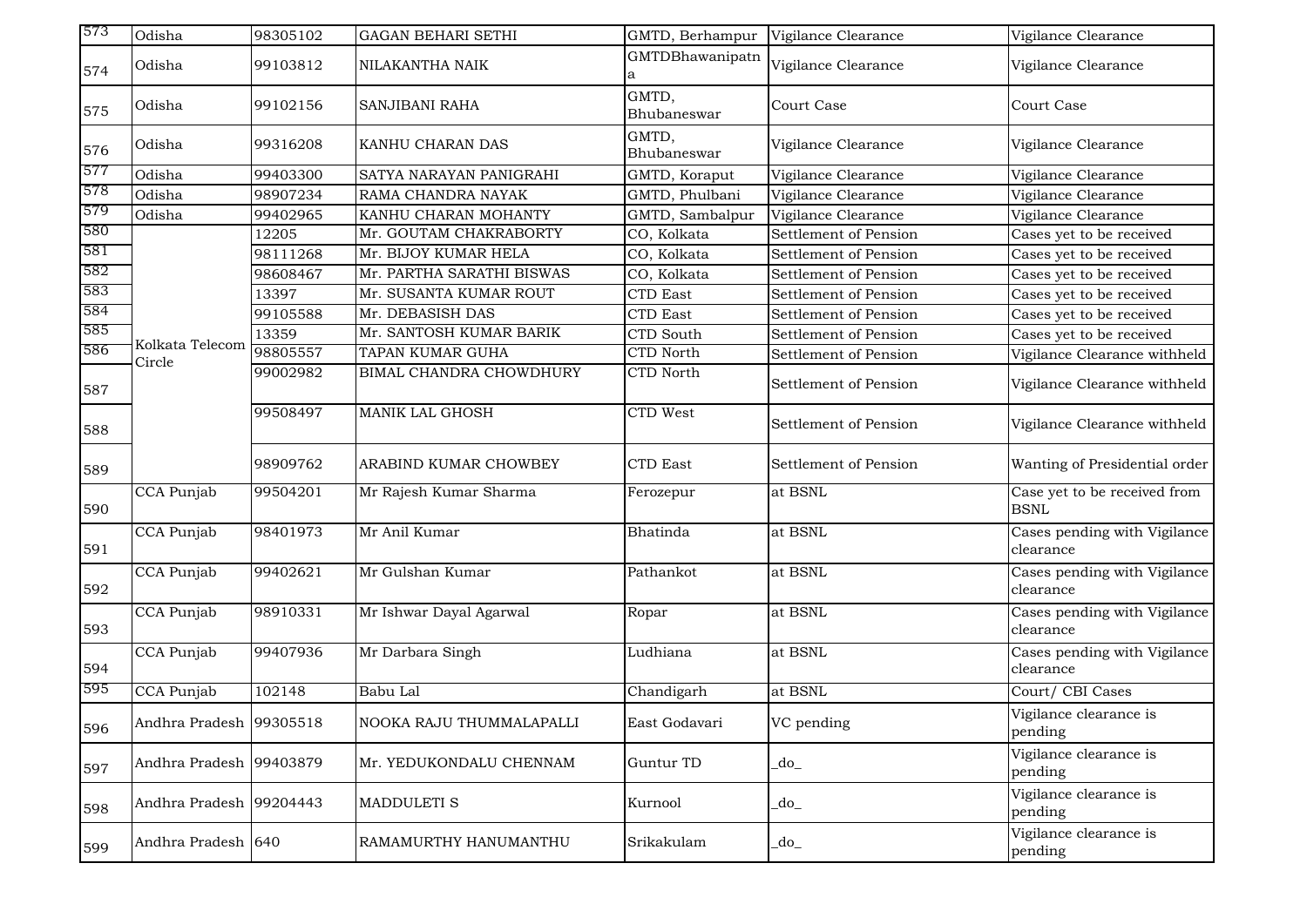| 600 | Andhra Pradesh 847      |          | SURYANARAYANA GURIVELLI                                | Srikakulam       | do                     | Vigilance clearance is<br>pending                                     |
|-----|-------------------------|----------|--------------------------------------------------------|------------------|------------------------|-----------------------------------------------------------------------|
| 601 | Andhra Pradesh 1115     |          | PILLI APPA RAO                                         | Srikakulam       | _do_                   | Vigilance clearance is<br>pending                                     |
| 602 | Andhra Pradesh 98902301 |          | BARIKAYYA BAGADI                                       | Srikakulam       | _do_                   | Vigilance clearance is<br>pending                                     |
| 603 | Andhra Pradesh 99100814 |          | SUDARSANA RAJU GANGAVAMSAM                             | Srikakulam       | do                     | Vigilance clearance is<br>pending                                     |
| 604 | Andhra Pradesh 99202652 |          | <b>MALLAYYA KELLI</b>                                  | Srikakulam       | _do_                   | Vigilance clearance is<br>pending                                     |
| 605 | Andhra Pradesh 99203795 |          | KRISHNARAO SANAPALA                                    | Srikakulam       | _do_                   | Vigilance clearance is<br>pending                                     |
| 606 | Andhra Pradesh 99213233 |          | APPARAO YANDA                                          | Srikakulam       | $d$ o $_{-}$           | Vigilance clearance is<br>pending                                     |
| 607 | Andhra Pradesh 99302843 |          | SASUMAHANTI NUKAYYA                                    | Srikakulam       | _do_                   | Vigilance clearance is<br>pending                                     |
| 608 | Andhra Pradesh 99303446 |          | DHARMARAO YANDA                                        | Srikakulam       | _do_                   | Vigilance clearance is<br>pending                                     |
| 609 | Andhra Pradesh 99303833 |          | CHANDRAYYA MAMIDIPELLI                                 | Srikakulam       | _do_                   | Vigilance clearance is<br>pending                                     |
| 610 | Andhra Pradesh 99402877 |          | SIMHACHALAM SINGURU                                    | Srikakulam       | _do_                   | Vigilance clearance is<br>pending                                     |
| 611 | Andhra Pradesh 99402902 |          | KALIDAS METTA                                          | Srikakulam       | _do_                   | Vigilance clearance is<br>pending                                     |
| 612 | Andhra Pradesh 99501651 |          | RAMACHANDRARAO MULA                                    | Srikakulam       | _do_                   | Vigilance clearance is<br>pending                                     |
| 613 | Andhra Pradesh 98701319 |          | Mr. SATYANARAYANA MURTHY<br><b>DHULIPALA</b>           | Vijaywada TD     | $d$ o $_{-}$           | Vigilance clearance is<br>pending                                     |
| 614 | Andhra Pradesh 98205887 |          | Mr. MADHAVARAO CH                                      | West Godavari TD | $\overline{\text{do}}$ | Vigilance clearance is<br>pending                                     |
| 615 | Andhra Pradesh 98207135 |          | Mr. NAGA RAVI SATYA VENKATA<br>RAMA CHANDRA RAO MAROTU | West Godavari TD | _do_                   | Vigilance clearance is<br>pending                                     |
| 616 | Andhra Pradesh 60034300 |          | Mr. MOHAN REDDY S                                      | Chittoor TD      | PO                     | PO not available                                                      |
| 617 | Andhra Pradesh 98404888 |          | SATYANARAYANA VI                                       | Visakhapatnam    | _do                    | PO not available                                                      |
| 618 | Andhra Pradesh 99401789 |          | SRINIVASA RAO K                                        | Visakhapatnam    | _do                    | PO not available                                                      |
| 619 | Andhra Pradesh 99603042 |          | Mr. VENKATA RAMANA BANDI                               | Anantapur TD     | Others                 | Reply of unit is not<br>convincing. Returned again<br>to Unit 15.7.20 |
| 620 | Andhra Pradesh 98701281 |          | <b>SUJATHA B</b>                                       | Co Vijaywada     | _do_                   | Pending with unit to revise<br>Pay                                    |
| 621 | Andhra Pradesh          | 99000965 | NAGA VENKATA PARDHA SARADHI<br><b>NAMBURU</b>          | Co Vijaywada     | do                     | Pending with unit to revise<br>Pay                                    |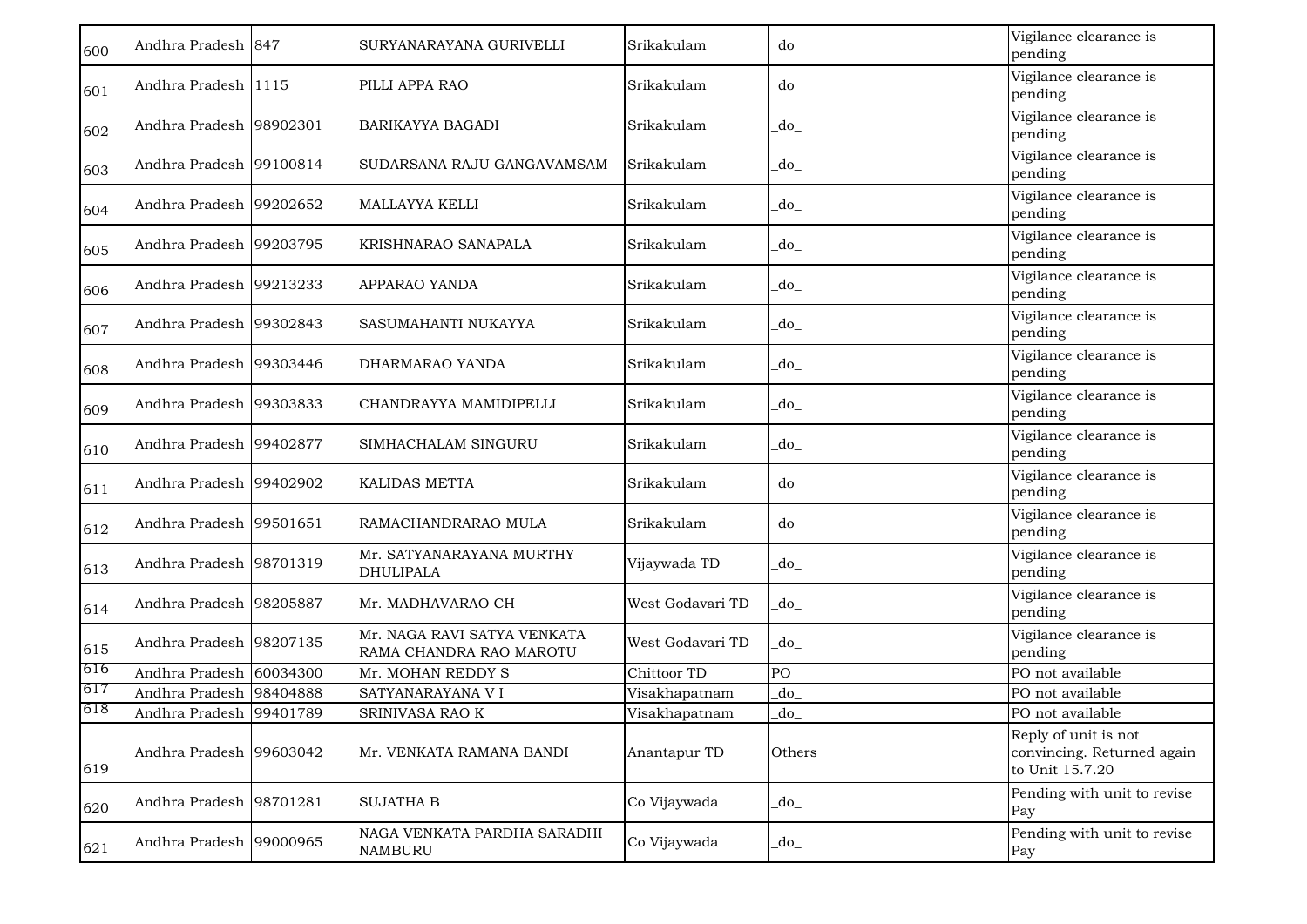| 622 | Andhra Pradesh 99205858 |           | Mr. VENKATAIAH CH                                | Cuddapah TD      | do                   | Court attachment. Recvd<br>legal opinion from unit. Case<br>is under process at CCA<br>Office.                                                     |
|-----|-------------------------|-----------|--------------------------------------------------|------------------|----------------------|----------------------------------------------------------------------------------------------------------------------------------------------------|
| 623 | Andhra Pradesh 99001703 |           | Mr. VENKATA YAGNESWARA SASTRY<br><b>JAYANTHI</b> | East Godavari    | _do_                 | Case received from SSA.<br>Case is under examination<br>against wrong pay fixation at<br>the time of promotion from<br>JTO(LA) to SDE(Regular)     |
| 624 | Andhra Pradesh 99404156 |           | <b>GHOUSE SYED</b>                               | East Godavari    | _do_                 | Pending with unit to revise<br>Pay                                                                                                                 |
| 625 | Andhra Pradesh 99402476 |           | KONDAIAH CHEEMALADINNE                           | Nellore          | _do_                 | Retiree not submitted<br>physical forms                                                                                                            |
| 626 | Andhra Pradesh 98103481 |           | Mr. RAMA KRISHNA PRASAD SRIPATI Vijaywada TD     |                  | do                   | Received legal opinion from<br>SSA. The retired employee<br>was directed to raise an<br>objection in the court of law<br>as per the legal opinion. |
| 627 | Andhra Pradesh 501      |           | RAMA MURTHY CH                                   | Visakhapatnam    | do                   | Retiree not submitted<br>physical forms                                                                                                            |
| 628 | Andhra Pradesh 98903069 |           | DHARMARAO DUMPALA                                | Srikakulam       | do                   | Case received from SSA.<br>Under process at CCA office                                                                                             |
| 629 | Delhi                   | 98310438  | Tanmoy Das                                       | <b>BSNL CORP</b> | pay fixation pending | Case not received from unit                                                                                                                        |
| 630 | Delhi                   | 98304668  | Chitra Jaikumar                                  | <b>BSNL CORP</b> | pay fixation pending | Case not received from unit                                                                                                                        |
| 631 | Delhi                   | 98105753  | Laxman lal bairwa                                | <b>BSNL CORP</b> | name change pending  | Case not received from unit                                                                                                                        |
| 632 | Delhi                   | 99100673  | Visshameber Singh Meena                          | <b>BSNL CORP</b> | DISC PROC            | VC witheld                                                                                                                                         |
| 633 | Delhi                   | 98309924  | Dahal Singh                                      | <b>BSNL CORP</b> | DISC PROC            | VC witheld                                                                                                                                         |
| 634 | Delhi                   | 99506161  | Rajendra Prasand                                 | <b>NCNGN</b>     | CBI/Court case       | VC witheld                                                                                                                                         |
| 635 | Delhi                   | 99211795  | Rajendra Kumar                                   | <b>NTP</b>       | <b>DISC PROC</b>     | VC witheld                                                                                                                                         |
| 636 | Delhi                   | 99211795  | Pawan Kumar                                      | NTR              | CBI/Court case       | VC witheld                                                                                                                                         |
| 637 | Haryana                 | 98806758  | <b>BANSI LAL</b>                                 | <b>FARIDABAD</b> | Vigilance clearance  | VC witheld                                                                                                                                         |
| 638 | Haryana                 | 99312520  | <b>RAJ KUMAR</b>                                 | <b>AMBALA</b>    | Vigilance clearance  | VC witheld                                                                                                                                         |
| 639 | Haryana                 | 98912620  | <b>JAI PRAKASH</b>                               | <b>REWARI</b>    | Vigilance clearance  | VC witheld                                                                                                                                         |
| 640 | Haryana                 | 98808408  | RAJINDER SINGH                                   | <b>ROHTAK</b>    | Vigilance clearance  | VC witheld                                                                                                                                         |
| 641 | Haryana                 | 198311437 | PARAS SINGH                                      | <b>HISAR</b>     | Vigilance clearance  | VC witheld                                                                                                                                         |
| 642 | Karnataka               | 99408104  | Ms. YASMEEN TAJ                                  | <b>DVG</b>       | Pending with BSNL    | <b>Brak in service/Death</b>                                                                                                                       |
| 643 | Karnataka               | 98312381  | Mr. MOHAN YASHAVANT SUNAGAR                      | <b>BLGM</b>      | Pending with BSNL    | <b>Break in Service</b>                                                                                                                            |
| 644 | Karnataka               | 8429      | Mr. GANAPATHI                                    | <b>BDR</b>       | Pending with BSNL    | <b>Break in Service</b>                                                                                                                            |
| 645 | Karnataka               | 8841      | Mr. VITHAL RAMANNA                               | <b>BDR</b>       | Pending with BSNL    | <b>Break in Service</b>                                                                                                                            |
| 646 | Karnataka               | 99507546  | Mr. S L SHIVA RAJU                               | <b>MND</b>       | Pending with BSNL    | <b>Court Case</b>                                                                                                                                  |
| 647 | Karnataka               | 98605373  | Mr. RAJASHEKARAYYA RAMANGOUD                     | $A$ HBL          | Pending with BSNL    | <b>Court Case</b>                                                                                                                                  |
| 648 | Karnataka               | 99415467  | Mr. BALAKRISHNA NAIDU M                          | <b>BGTD</b>      | Pending with BSNL    | Death case                                                                                                                                         |